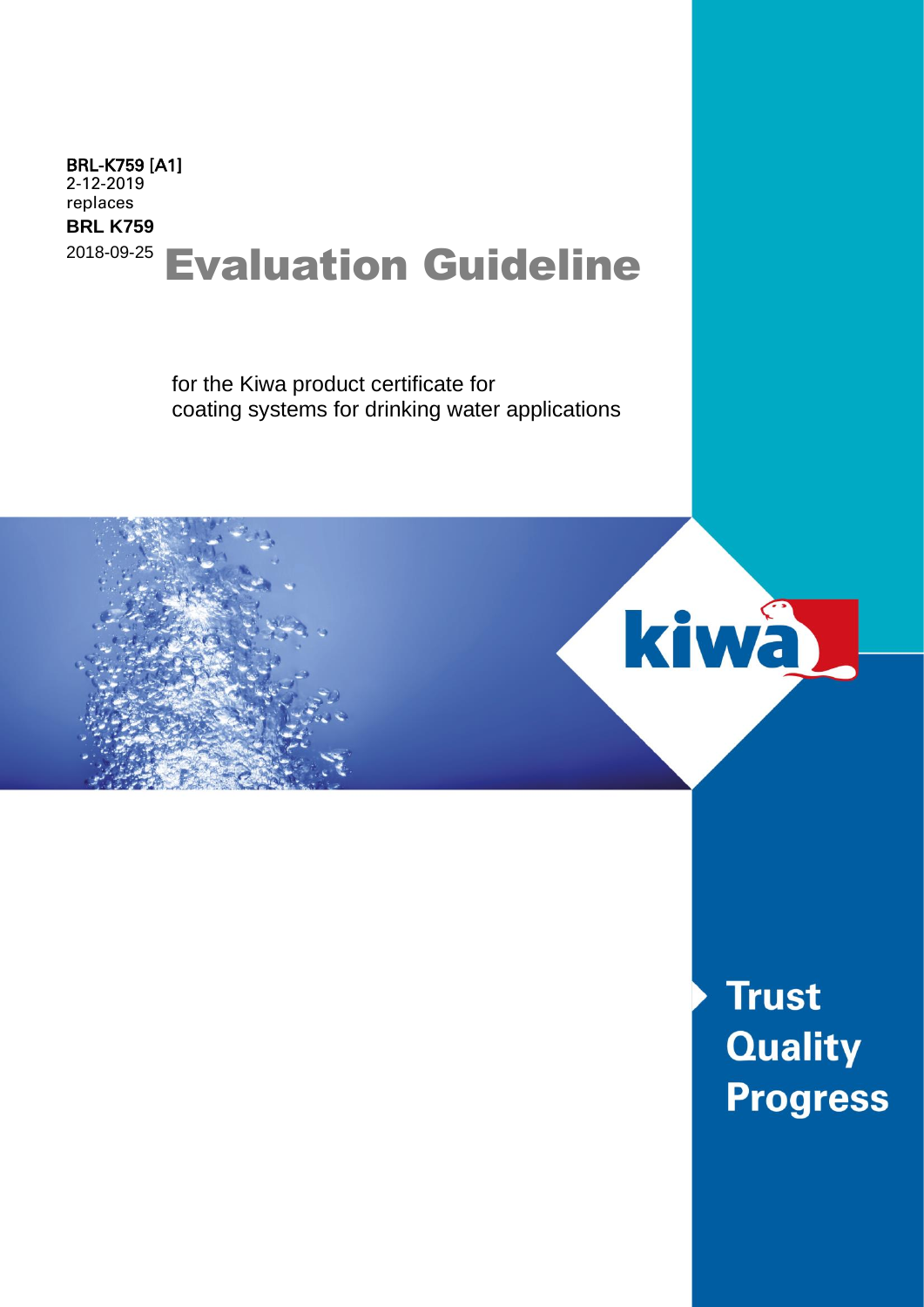## **Preface**

This evaluation guideline has been accepted by the Kiwa Board of Experts Watercycle (CWK), in which all relevant parties in the field of Onderwerp are represented. The Board of Experts also supervises the certification activities and where necessary requires the evaluation guideline to be revised. All references to Board of Experts in this evaluation guideline pertain to the above mentioned Board of Experts.

This evaluation guideline will be used by Kiwa in conjunction with the Kiwa Regulations for Certification.

This BRL shall be reviewed every 5 years by the Board of CWK, but no later than September 25, 2023.

[A1] The quality declarations issued on the basis of assessment guideline BRL-K759 dated 25-9-2018 remain valid.

The change is, removing article:

#### *4.3.12 Bacterial growth and slime formation*

The coating must not be conducive to bacterial growth or slime formation in situations where still water is expected for considerable lengths of time. After testing the coating over a period of 16 weeks, the biofilm-forming potential may not be higher than 100 pg ATP/cm2 (adenosine triphosphate picograms).

**Kiwa Nederland B.V.** Sir Winston Churchilllaan 273 P.O.Box 70 2280 AB RIJSWIJK The Netherlands

Tel. +31 88 998 44 00 Fax +31 88 998 44 20 info@kiwa.nl www.kiwa.nl

© 2017 Kiwa N.V.

All rights reserved. No part of this report may be reproduced, stored in a database or retrieval system, or published, in any form or in any way, electronically, mechanically, by print, photoprint, microfilm or any other means without prior written permission from the publisher. The use of this evaluation guideline by third parties, for any purpose whatsoever, is only allowed after a written agreement is made with Kiwa to this end.

#### **Binding declaration**

478/160822**78/160822**  This evaluation guideline has been declared binding by Kiwa on 25 September 2018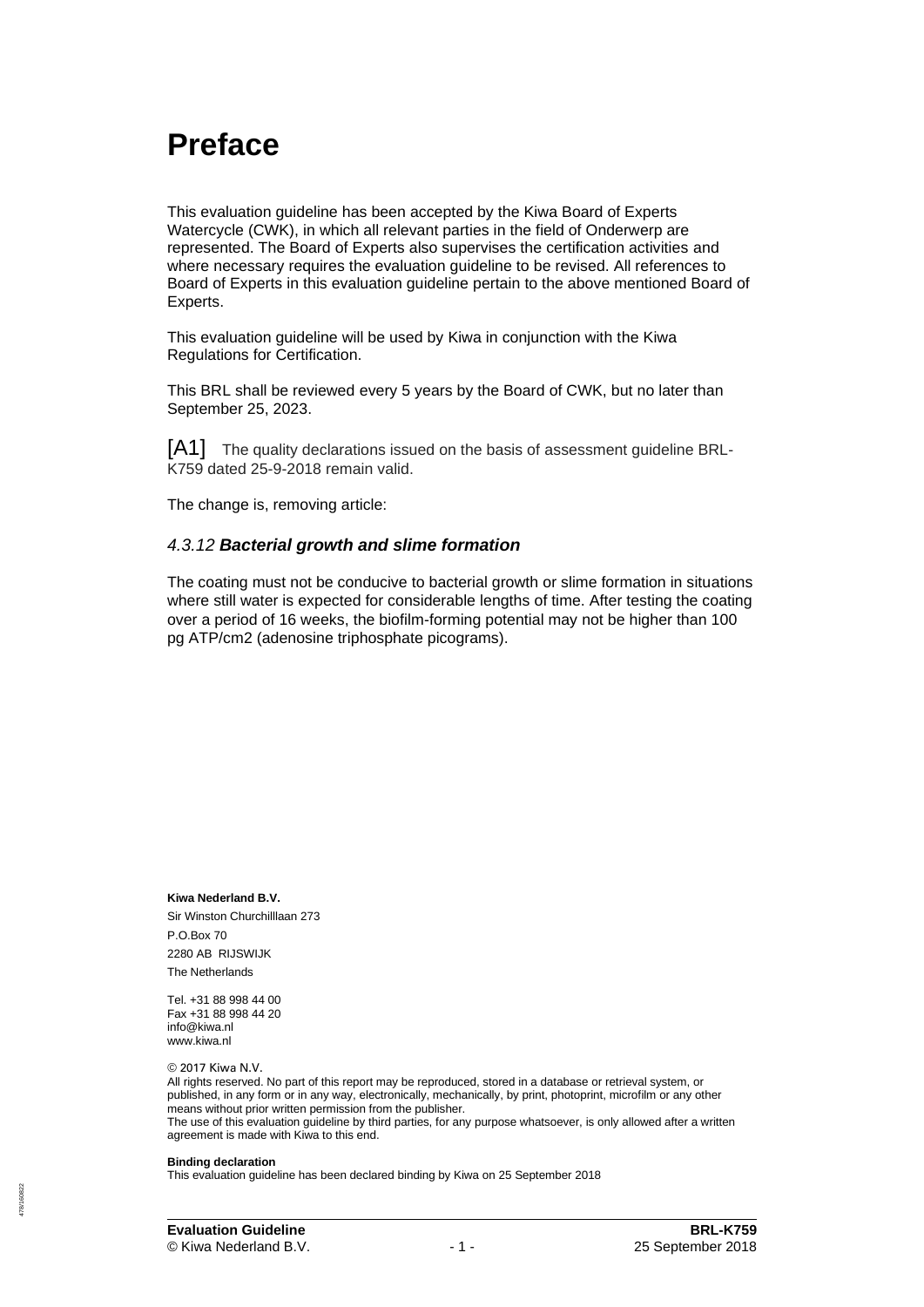# **Contents**

| 1           | Introduction                                        | 4              |
|-------------|-----------------------------------------------------|----------------|
| 1.1         | General                                             | 4              |
| 1.2         | Field of application / scope                        | 4              |
| 1.3         | Acceptance of test reports provided by the supplier | 4              |
| 1.4         | Quality declaration                                 | 4              |
| $\mathbf 2$ | <b>Terms and definitions</b>                        | 5              |
| 2.1         | Definitions                                         | 5              |
| 3           | Procedure for granting a product certificate        | 6              |
| 3.1         | Pre-certification tests                             | 6              |
| 3.2         | Granting the product certificate                    | 6              |
| 4           | <b>Requirements</b>                                 | $\overline{7}$ |
| 4.1         | General                                             | $\overline{7}$ |
| 4.2         | Regulatory requirements                             | $\overline{7}$ |
| 4.3         | Product requirements                                | $\overline{7}$ |
| 5           | <b>Marking</b>                                      | 13             |
| 5.1         | General                                             | 13             |
| 5.2         | Certification mark                                  | 13             |
| 6           | Requirements in respect of the quality system       | 14             |
| 6.1         | Manager of the quality system                       | 14             |
| 6.2         | Internal quality control/quality plan               | 14             |
| 6.3         | Control of test and measuring equipment             | 14             |
| 6.4         | Procedures and working instructions                 | 14             |
| 6.5         | Other requirements                                  | 14             |
| 7           | <b>Summary of tests and inspections</b>             | 15             |
| 7.1         | <b>Test matrix</b>                                  | 15             |
| 7.2         | Inspection of the quality system of the supplier    | 15             |
| 8           | Agreements on the implementation of certification   | 17             |
| 8.1         | General                                             | 17             |
| 8.2         | <b>Certification staff</b>                          | 17             |
| 8.3         | Report pre-certification tests                      | 19             |
| 8.4         | Decision for granting the certificate               | 19             |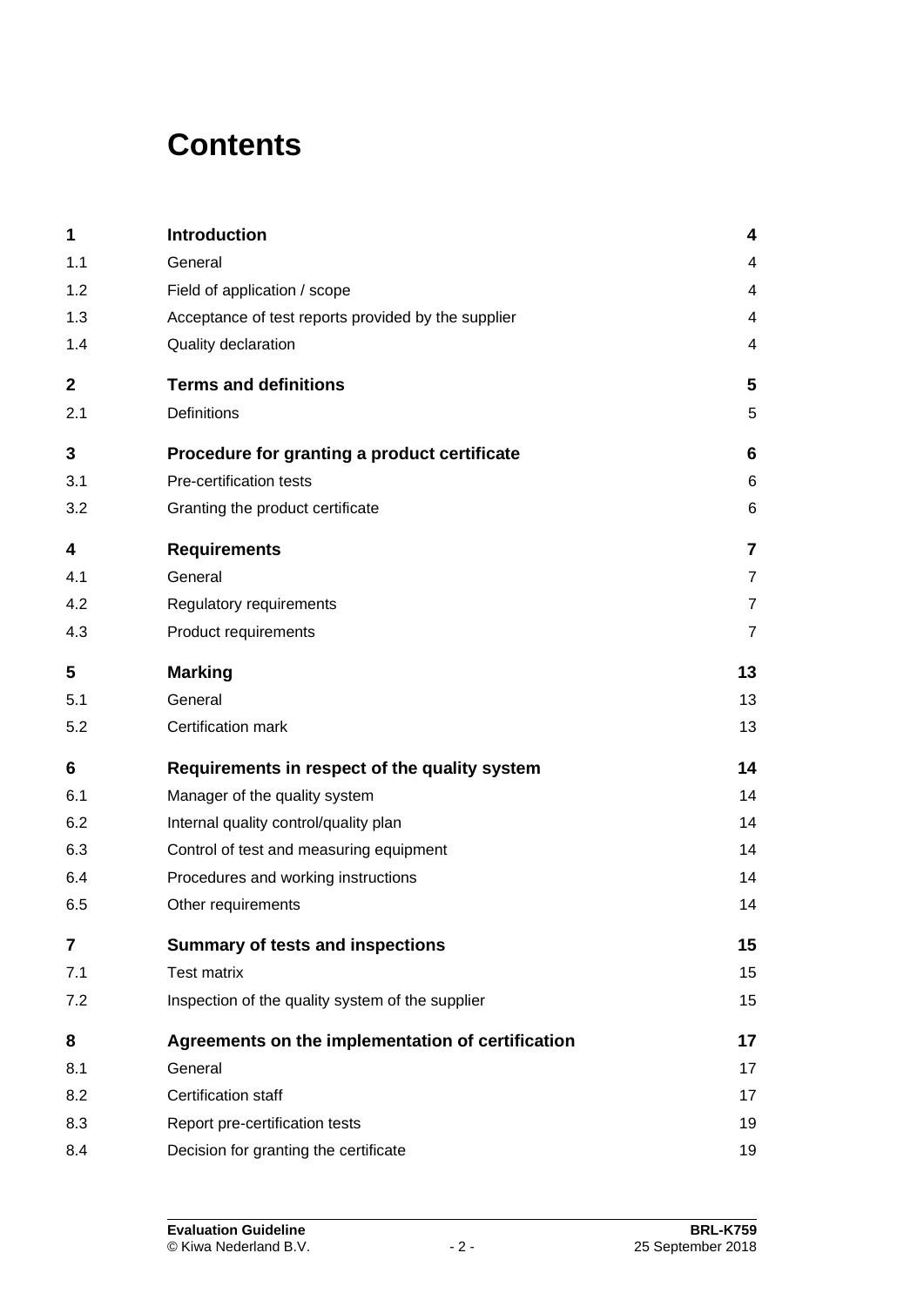| 8.5          | Layout of quality declaration              | 19 |
|--------------|--------------------------------------------|----|
| 8.6          | Nature and frequency of third party audits | 19 |
| 8.7          | Report to the Board of Experts             | 20 |
| 8.8          | Non conformities                           | 20 |
| 8.9          | Interpretation of requirements             | 20 |
| 9            | <b>Titles of standards</b>                 | 21 |
| 9.1          | Public law rules                           | 21 |
| 9.2          | Standards / normative documents            | 21 |
|              | <b>Model certificate (informative)</b>     | 22 |
| $\mathbf{I}$ | <b>Model IQC-scheme (informative)</b>      | 23 |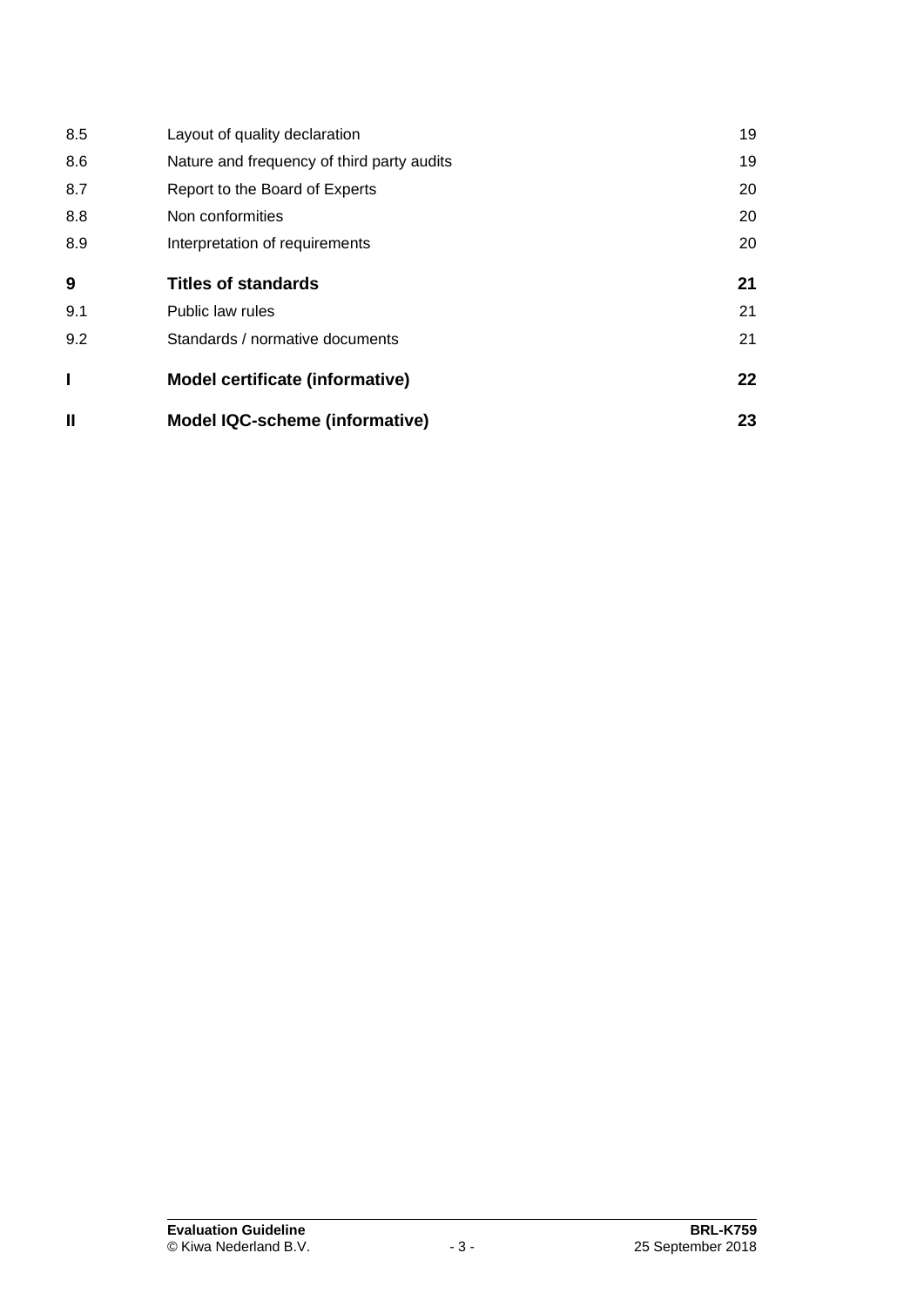# **1 Introduction**

#### **1.1 General**

This evaluation guideline includes all relevant requirements which are adhered to by Kiwa as the basis for the issue and maintenance of a certificate for products used for coating systems for drinking water applications.

For the performance of its certification work, Kiwa is bound to the requirements as included in NEN-EN-ISO/IEC 17065 "Conformity assessment - Requirements for bodies certifying products, processes and services".

### **1.2 Field of application / scope**

The Evaluation Guideline applies to coatings, produced in a dry form such as powder or in a liquid form such as paint, for protection against corrosion of metal attachments, piping, valves, pumps, tanks, pressure vessels and similar, for drinking-water production plants.

#### **1.3 Acceptance of test reports provided by the supplier**

If the supplier provides reports from test institutions or laboratories to prove that the products meet the requirements of this evaluation guideline, the supplier shall prove that these reports have been drawn up by an institution that complies with the applicable accreditation standards, namely:

- NEN-EN-ISO/IEC 17020 for inspection bodies;
- NEN-EN-ISO/IEC 17021 for certification bodies certifying systems;
- NEN-EN-ISO/IEC 17024 for certification bodies certifying persons;
- NEN-EN-ISO/IEC 17025 for laboratories;
- NEN-EN-ISO/IEC 17065 for certification bodies certifying products.

#### **Remark:**

This requirement is considered to be fulfilled when a certificate of accreditation can be shown, issued either by the Board of Accreditation (RvA) or by one of the institutions with which an agreement of mutual acceptance has been concluded by the RvA. The accreditation shall refer to the examinations as required in this evaluation guideline. When no certificate of accreditation can be shown, Kiwa shall verify whether the accreditation standard is fulfilled.

#### **1.4 Quality declaration**

The quality declaration to be issued by Kiwa is described as a Kiwa product certificate.

A model of the certificate to be issued on the basis of this evaluation guideline has been included for information as Annex.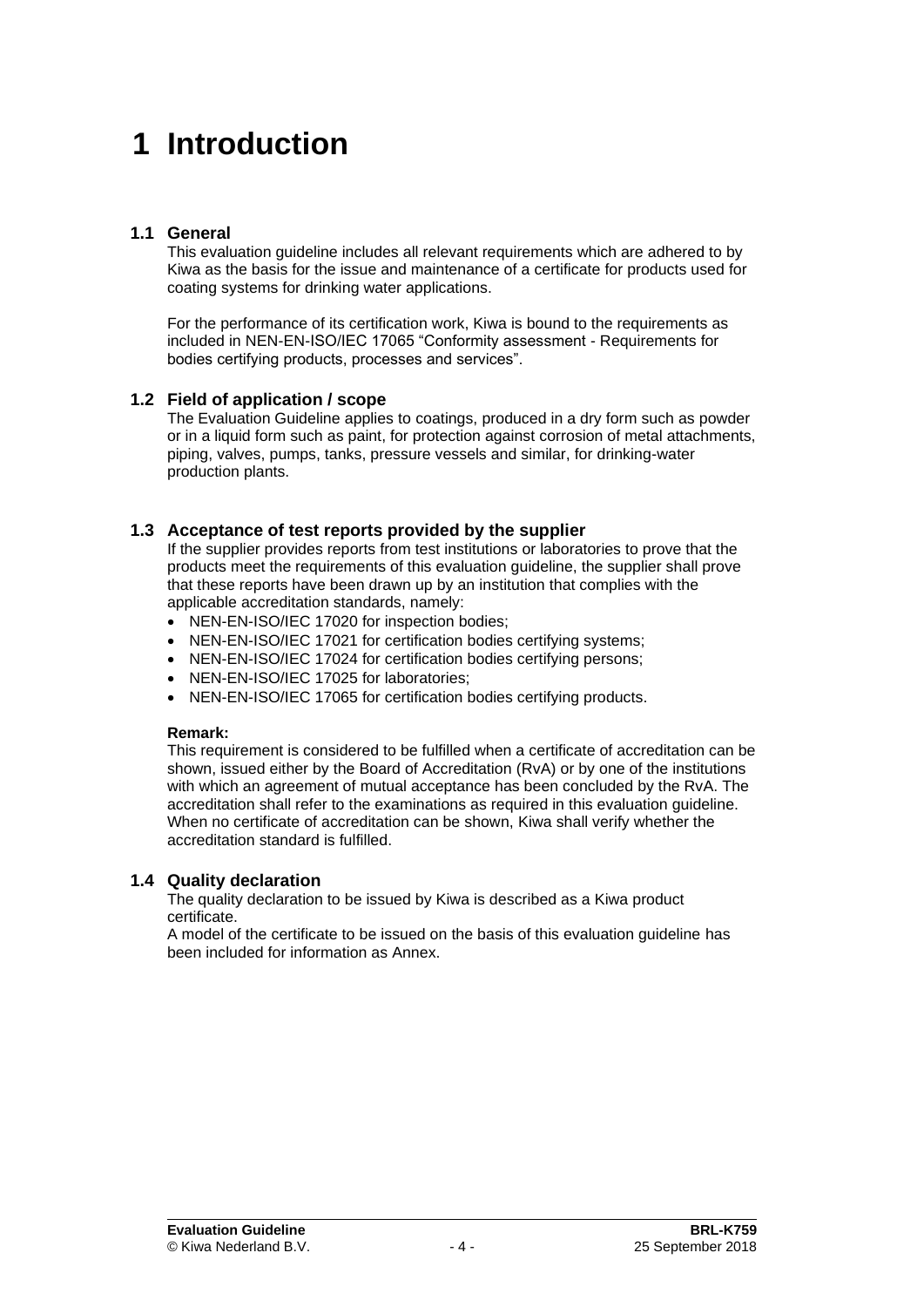# **2 Terms and definitions**

### **2.1 Definitions**

In this evaluation guideline, the following terms and definitions apply:

- **Board of Experts**: the Board of Experts Watercycle (CWK).
- **Certification mark**: a protected trademark of which the authorization of the use is granted by Kiwa, to the supplier whose products can be considered to comply on delivery with the applicable requirements and possibly with quality information on the application of the product is added by a specially designed label which is based on the result , as stated in the report issued by Kiwa on the inspection of the prototype
- **Drinking water:** water intended or partly intended for drinking, cooking or food preparation or other domestic purposes, but does not include hot water, and is made available by pipeline to consumers or other customers.
- **Drinking water installation:** an installation direct or in-direct connected to the public drinking water distribution network of a drinking water company (source Dutch drinking water act);
- **Drinking water treatment:** adding or withdrawing substances to drinking water in order to change the composition and/or properties of the tap water;
- **Drinking water treatment device:** device with which conditioning of the drinking water takes place;
- **Evaluation Guideline (BRL)**: the agreements made within the Board of Experts on the subject of certification.
- **Installation:** configuration consisting the pipe work, fittings and appliances;
- **Inspection tests**: tests carried out after the certificate has been granted in order to ascertain whether the certified products continue to meet the requirements recorded in the evaluation guideline.
- **IQC scheme (IQCS):** a description of the quality inspections carried out by the supplier as part of his quality system.
- **Pre-certification tests**: tests in order to ascertain that all the requirements recorded in the evaluation guideline are met.
- **Private Label Certificate:** A certificate that only pertains to products that are also included in the certificate of a supplier that has been certified by Kiwa, the only difference being that the products and product information of the private label holder bear a brand name that belongs to the private label holder.
- **Product certificate**: a document in which Kiwa declares that a product may, on delivery, be deemed to comply with the product specification recorded in the product certificate.
- **Product requirements**: requirements made specific by means of measures or figures, focussing on (identifiable) characteristics of products and containing a limiting value to be achieved, which can be calculated or measured in an unequivocal manner.
- **Supplier:** the party that is responsible for ensuring that the products meet and continue to meet the requirements on which the certification is based.
- **Tap water:** water intended for drinking, cooking or food preparation or other domestic purposes.

*Note: Tap water includes drinking water, hot tap water and house hold water*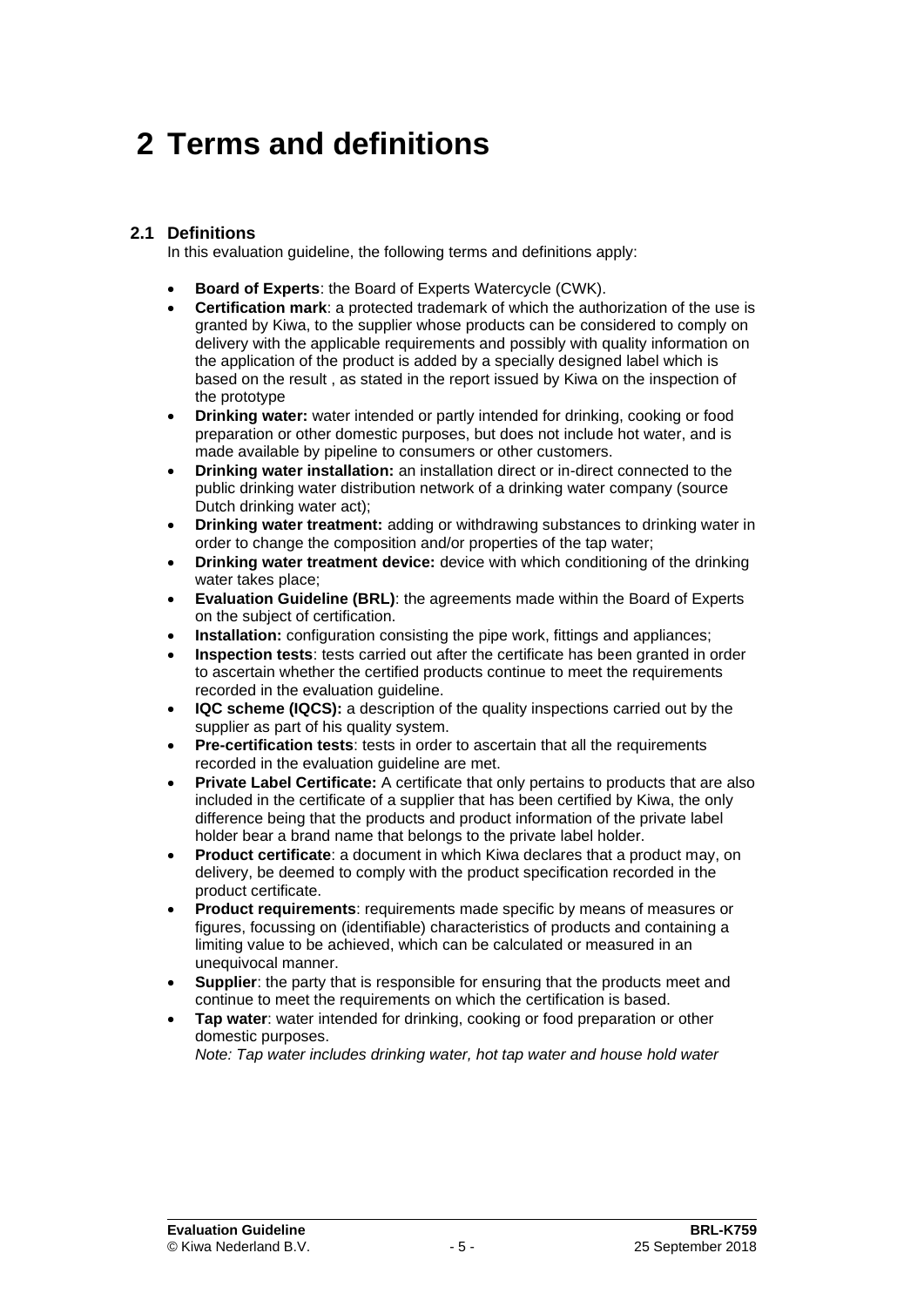## **3 Procedure for granting a product certificate**

### **3.1 Pre-certification tests**

The pre-certification tests to be performed are based on the (product) requirements as contained in this evaluation guideline, including the test methods, and comprises the following:

- type testing to determine whether the products comply with the product and/or functional requirements;
- production process assessment;
- assessment of the quality system and the IQC-scheme;
- assessment on the presence and functioning of the remaining procedures.

### **3.2 Granting the product certificate**

After finishing the pre-certification tests, the results are presented to the Decision maker (see [8.2\)](#page-17-0) deciding on granting the certificate. This person evaluates the results and decides whether the certificate can be granted or if additional data and/or tests are necessary.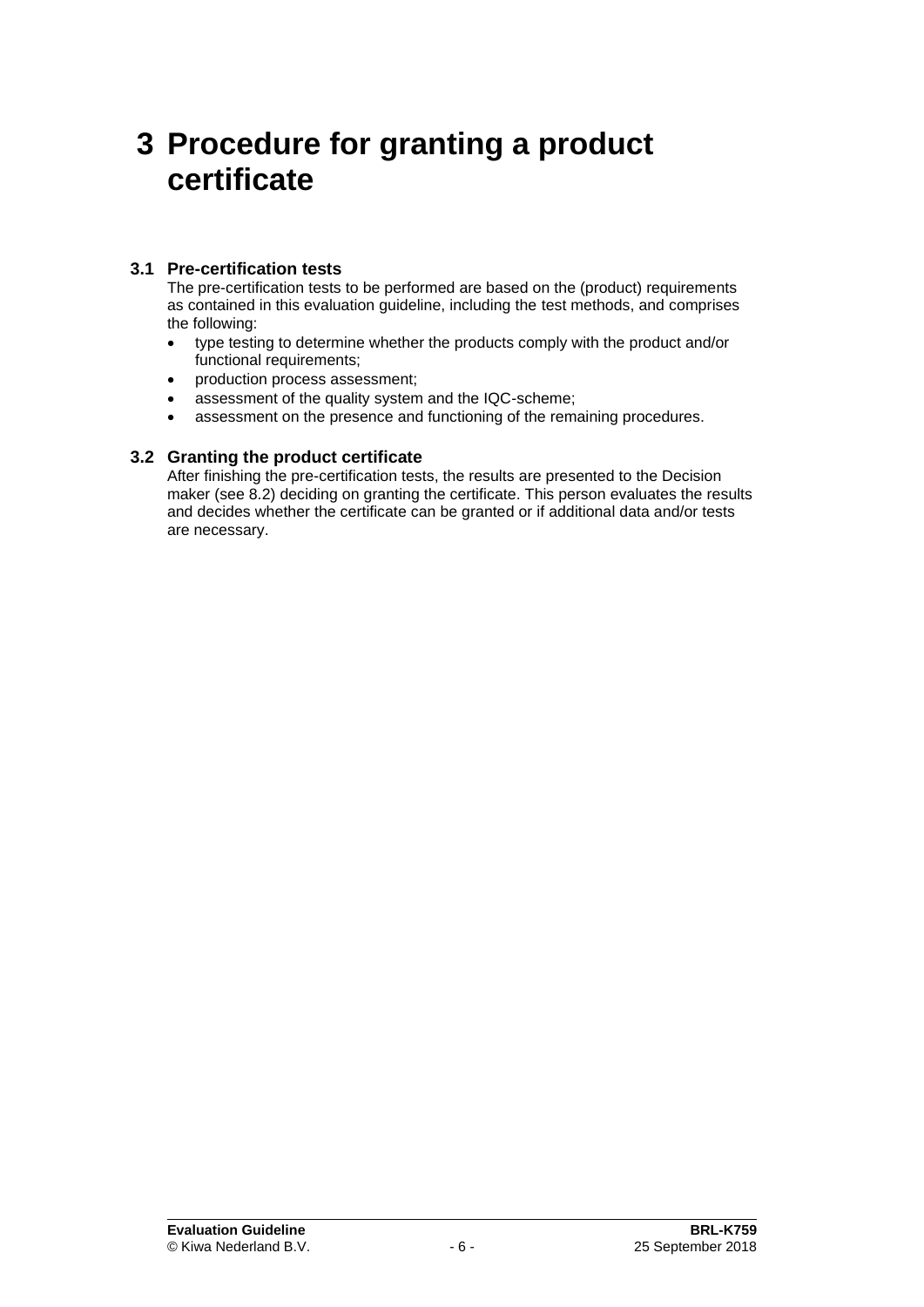# **4 Requirements**

### **4.1 General**

This chapter contains the requirements that coating systems for drinking water applications have to fulfil.

#### **4.2 Regulatory requirements**

#### *4.2.1 Requirements to avoid deterioration of the quality of drinking water*

Products and materials which (may) come into contact with drinking water or warm tap water, shall not release substances in quantities which can be harmful to the health of the consumer, or negatively affect the quality of the drinking water. Therefore, the products or materials shall meet toxicological, microbiological and organoleptic requirements as laid down in the currently applicable "Ministerial Regulation materials and chemicals drinking water and warm tap water supply", (published in the Government Gazette). Consequently, the procedure for obtaining a recognised quality declaration, as specified in the currently effective Regulation, has to be concluded with positive results.

Products and materials with a quality declaration<sup>1</sup>, e.g. issued by a foreign certification institute, are allowed to be used in the Netherlands, provided that the Minister has declared this quality declaration equivalent to the quality declaration as meant in the Regulation.

#### **4.3 Product requirements**

#### *4.3.1 Pre-treatment*

#### Surface

The steel surface shall be clean and free of grease, dirt or welding spatters. The plate shall be rounded off with a radius of 5 mm for coating suitability. Tubes shall be at least 2 mm thick.

#### Blast-cleaning

The steel surface shall be blast-cleaned and, when the material is applied, meet at least the degree of cleanliness Sa 2½ in accordance with ISO standard 8501-1.

#### Epoxy

For epoxy paint, the roughness Ra shall be between 10 and 20 µm in accordance with ISO 4287-1 (corresponding with a top-dip ratio  $(R_z)$  of approx. 50-100  $\mu$ m).

#### Powder coating

For powder coatings, the roughness Ra shall be between 7 and 10.5 µm in accordance with ISO 4287-1 (corresponding with a maximum top-dip ratio  $(R_{\text{max}})$  of 65-80 µm).

<sup>1</sup> A quality declaration issued by an independent certification institute in another member state of the European Community or another state party to the agreement to the European Economic Area, is equivalent to a recognized quality declaration, to the extent that, to the judgment of the Minister of the first mentioned quality declaration, is fulfilled the at least equivalent requirements as meant in the Regulation materials and chemicals drinking water- and warm tap water supply.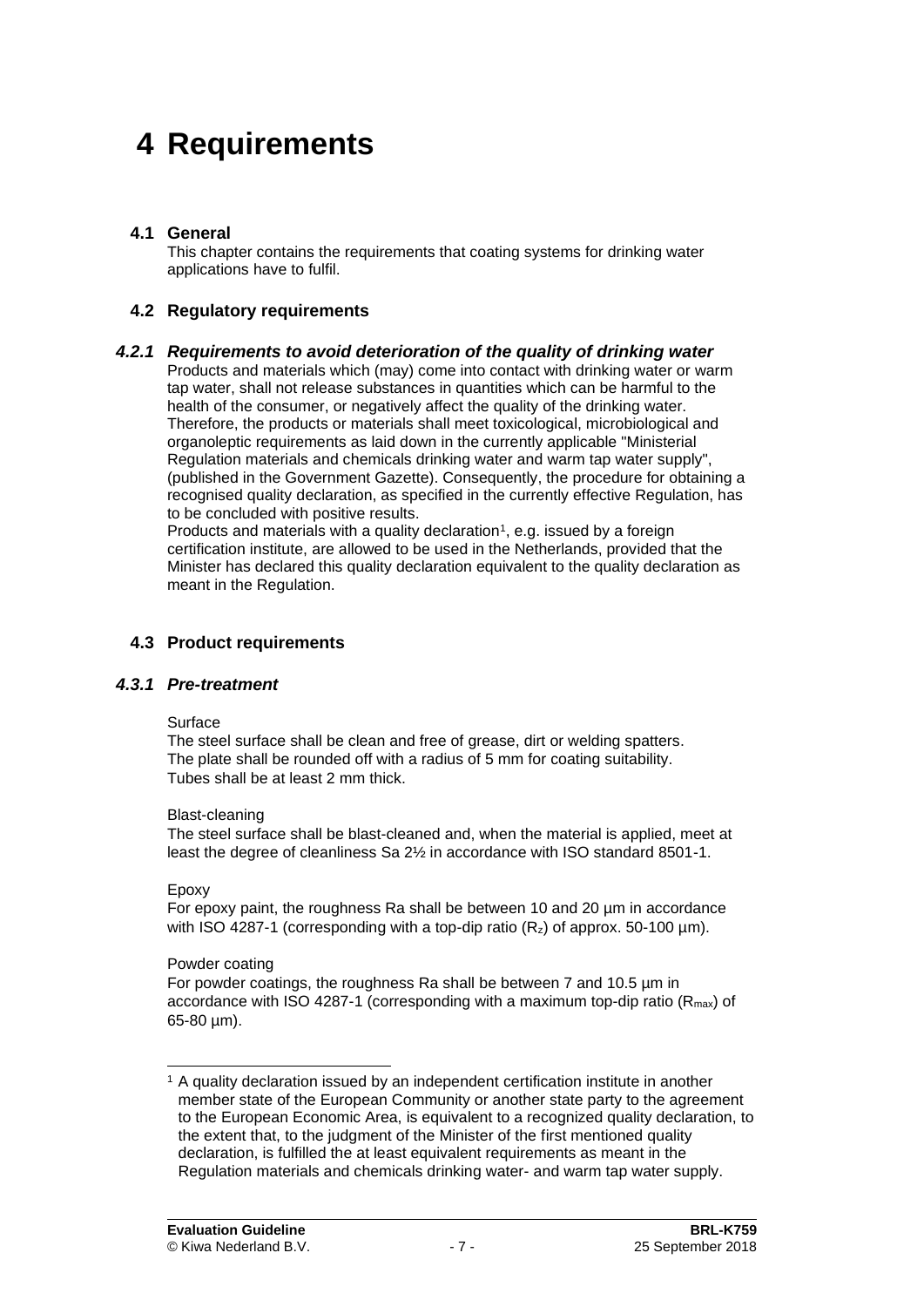In-situ

For in-situ this is at the discretion of the applicateur and client.

### *4.3.2 Applying the material*

Wet coating / In-situ

The material is to be applied under standard laboratory conditions and the temperature of the substrate should be at least 3 °C above the dew point. The material must be applied in accordance with the manufacturer's instructions. The time between pre-treatment and the application of the material must be indicated by the manufacturer.

#### Powder coating

<span id="page-8-0"></span>The material is to be applied according to the instruction of the manufacturer.

### *4.3.3 Film thickness*

<span id="page-8-1"></span>The nominal layer thickness (dry) shall be in accordance with the requirements of the manufacturer and is determined in accordance with NEN-EN-ISO 12944-5.

### *4.3.4 Porosity*

#### Pores

The coating must be free from pores during the final inspection. Generally speaking, the number of flash overs shall be kept to a minimum.

#### Conductive coating

In the case of a conductive coating, porosity can be determined by means of an electrical continuity test in accordance with the low-voltage method. Visual inspection shall be carried out using a strong light source (comparable to 350 lux white light). With this method, the film to be examined is scanned with a sponge; a deflection of the gauge will indicate the presence of pores.

#### Low-voltage method

The test device for the electrical continuity test should consist of a microammeter (measuring range 25 µA) connected in series with a potentiometer and a 22.5 to 90 V battery. The second connecting clamp of the meter is connected with a damp sponge. To enhance the conductive and penetrative capacity, the sponge should be moistened with a solution of 1 part ammonia solution 25% (w/w) and 5 parts of ethanol 96% (V/V) in 94 parts distilled water. The battery's other connecting clamp is connected with the metal substrate of the film to be tested with a cable with a springmounted clamp.

#### Non-conductive coating

To trace pores in a non-conductive film, the high-voltage method can be used, in conjunction with a spark machine with AC or DC current. In this method, the electrode of the spark appliance (e.g. a brush) is slowly moved over the entire surface of the coating. This surface should be completely dry during the test. The electrode must remain constantly in contact with the coating. In areas containing pores, a spark will flash over.

#### High-voltage method (in accordance with DIN 55 670)

A spark machine with adjustable voltage, set at the test site in such a way that its set voltage corresponds with 9 Volt per um of the minimum measured prescribed film thickness.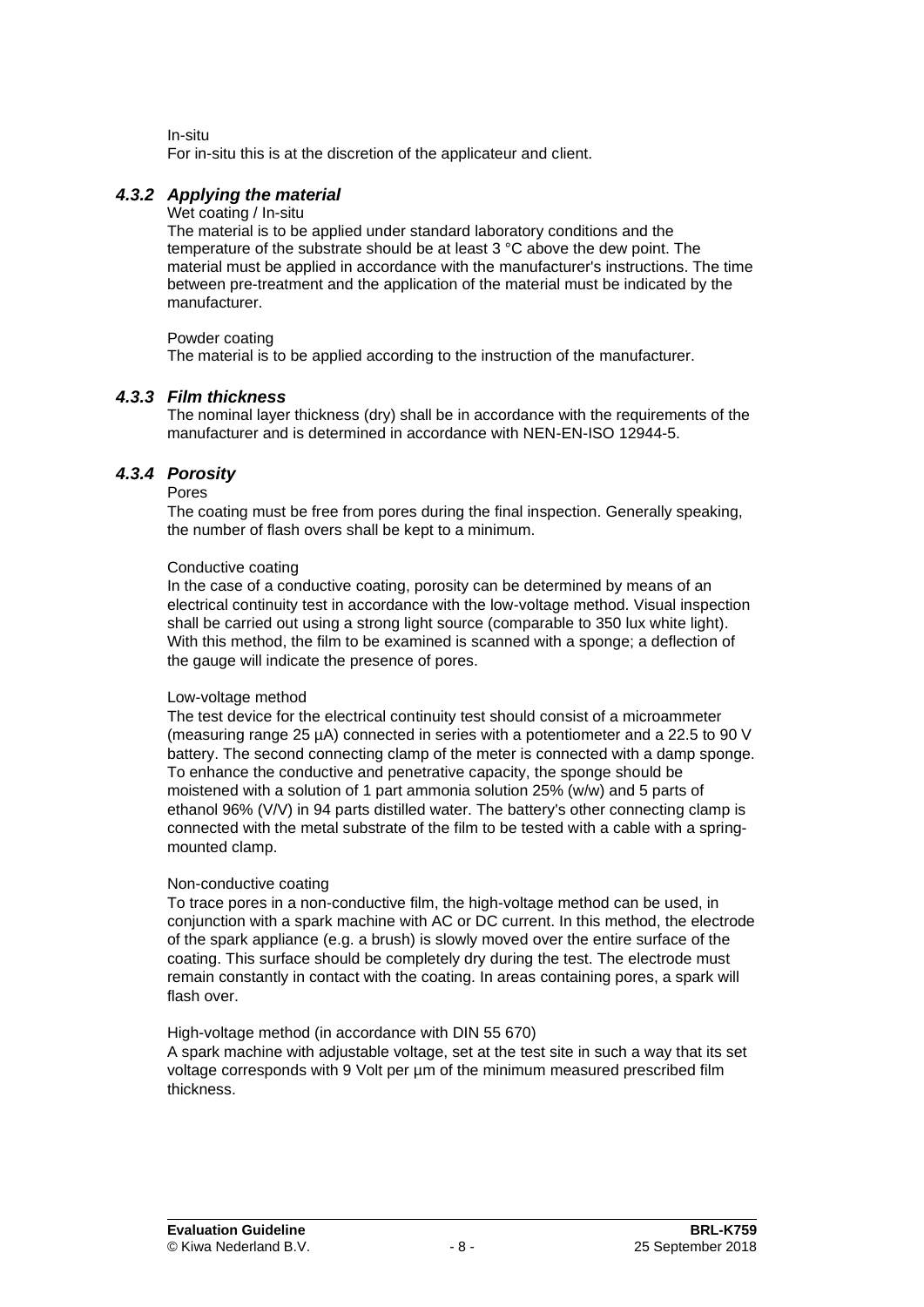### *4.3.5 Adhesion*

#### <span id="page-9-1"></span>Wet coat

The coating must be firmly bonded with the substrate.

Adhesion is tested in accordance with ISO 4624. The minimum adhesion value must be 8 MPa. When the coating has no adhesion, must this been set by the supplier.

Powder coating

Adhesion is tested in accordance with ISO 2409.

In-situ

<span id="page-9-0"></span>For in-situ this is at the discretion of the manufacturer.

#### *4.3.6 Appearance*

The surface must not display any recognizable flaws, such as blisters and trapped dirt, that could influence resistance. This test is done visually.

#### *4.3.7 Impact resistance ISO 6272-1*

<span id="page-9-2"></span>The impact resistance of the coating must be such that the result of at least 60 drop tests fall within zone A of Figure 1. If the result of the drop tests is in zone C, the coating does not meet the standard. If the result is in zone B, the drop tests must be continued until either zone A or zone C is achieved



Figure 1 - Diagram of the protective electrode

#### **Equipment**

The test must be conducted with a drop tester. Care should be taken to ensure that the friction of the falling object during implementation of the series of tests is as low and as constant as possible so that the impact energy stays as constant as possible. A solid steel block with a V-shaped cut with an angle of 120 °C should be used as a support. The falling object must be cylinder-shaped and fitted on one side with a steel half sphere with a diameter of 25 mm. The weight of the falling object - with no more than 5% inaccuracy - must amount to 0.25 kg for the coating. The height from which the piece is to be dropped must be set at 1 m. The result of each drop test is checked with the pore tester.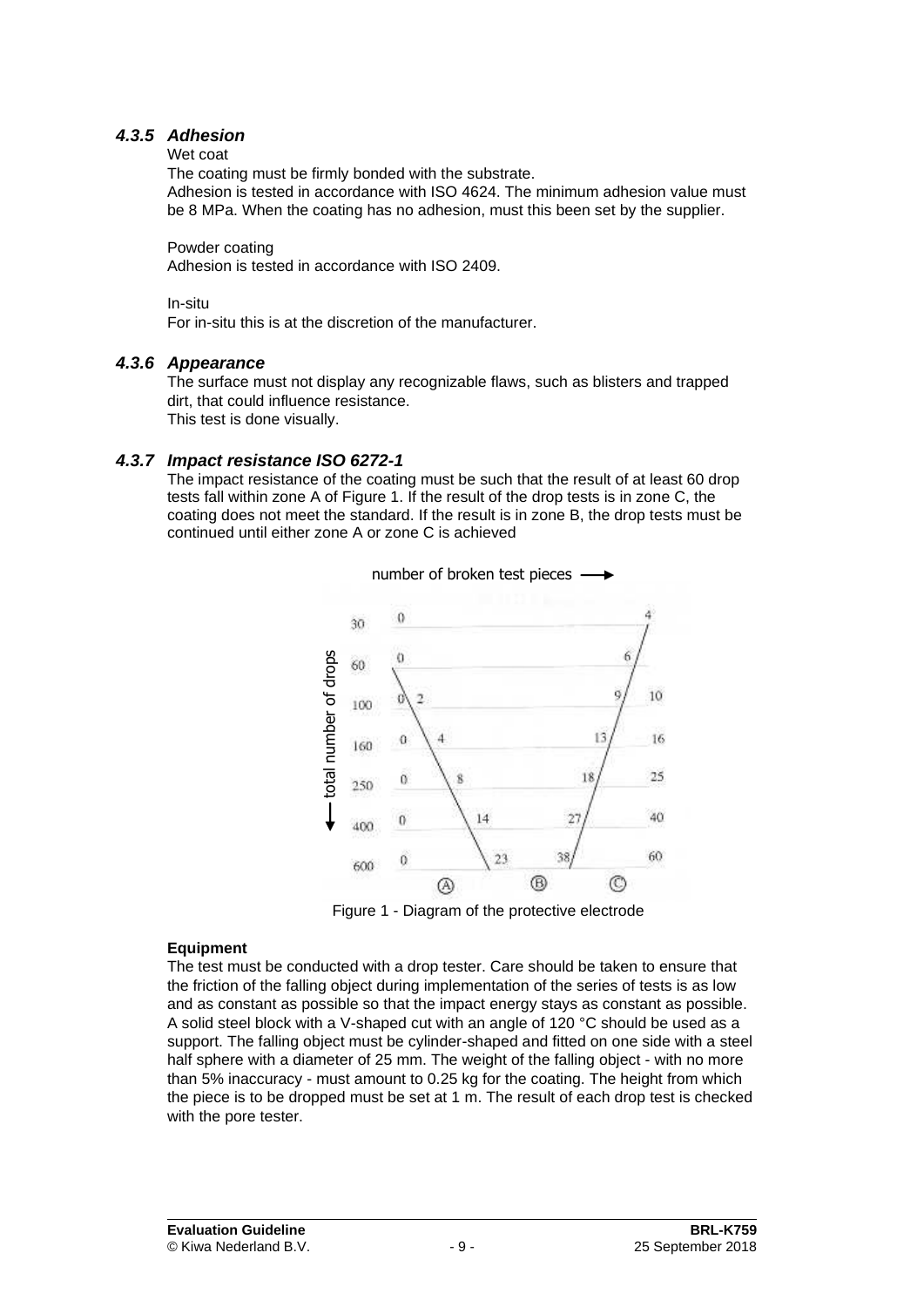### *4.3.8 Resistance to penetration*

<span id="page-10-0"></span>For the coating's resistance to penetration according to Buchholz, the lowest value measured must amount to at least 80% of the average values in accordance with the manufacturer's information. Measurement of the coating's resistance to penetration according to Buchholz must be conducted in conformity with ISO 2815 after 14 days, on the understanding that the measurement must be made at a temperature not exceeding 25 °C. The Buchholz impression resistance of the coating is stated as the arithmetical average of 5 measurements.

### *4.3.9 Cathodic-disbonding of the coating*

<span id="page-10-1"></span>Carry out the test in accordance with ASTM-G8 method A for 90 days. The requirement is 127 mm<sup>2</sup> max. (Group A).



NB: If the coating has to be tested at a higher temperature, the test must be conducted in accordance with ASTM-G42 for a period of 30 days. The requirement is 127  $m<sup>2</sup>$  maximum. In this case, the water resistance (4.3.10) will also be tested at this high temperature.

#### In-situ

<span id="page-10-2"></span>When the coating has no adhesion, must this been set by the supplier.

#### *4.3.10 Water resistance*

The water resistance of the coating must be tested at 20 °C. The tests should be conducted for a period of 3 months, with the panels 50% immersed in an installation in accordance with ISO 2812-2. With respect to the non-exposed panels, the adhesion must not decrease by more than 10%.

### *4.3.11 Chemical resistance*

<span id="page-10-3"></span>The coating must be resistant to:

### *4.3.11.1 Cleaning agents*

Acid-based cleaning agents (maximum concentration of 15% consisting of hydrochloric acid 5%, phosphoric acid 7.5 % and formic acid 2.5%). The test is carried out on two panels measuring 150 x 100 x 3 mm. The panels are completely submerged in a tray containing the cleaning agent and then rinsed with clean tap water. Number of cycles: 5; duration of cycles: 15 minutes (12.5 minutes with the cleaning agent and 2.5 minutes with clean water), temperature of the agent:  $20 \pm$  $2 °C$ .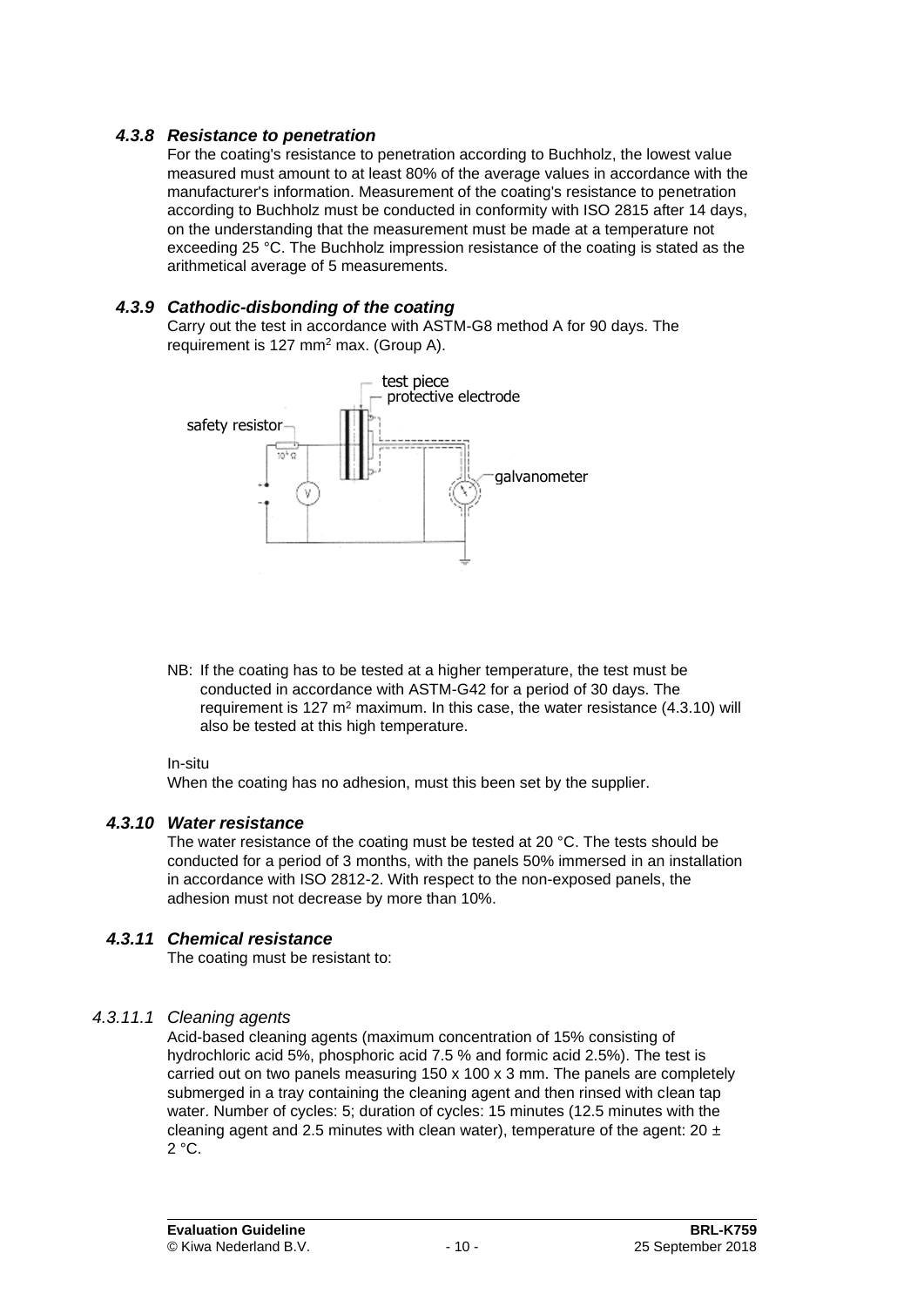#### **Disinfectants**

Hydrogen peroxide disinfectants (concentration: 3% weight max.) and chlorine bleach lye (concentration: 120 mg active chlorine/l.) This test is conducted on two panels measuring 150 x 100 x 3 mm. The panels are completely immersed in a tray containing the hydrogen peroxide solution and subsequently rinsed with clean tap water. Number of cycles: 10; duration of cycles: 5 minutes (4 minutes with disinfectant and 1 minute with clean water); temperature of the agent:  $20 \pm 2^{\circ}$ C. The test is then repeated with the chlorine bleach solution.

Subjecting the coating to stress must not result in any loss of adhesion, and the resistance to penetration may not decrease by more than 20% of the initial measured value.

#### *4.3.12 Bacterial growth and slime formation*

The coating must not be conducive to bacterial growth or slime formation in situations where still water is expected for considerable lengths of time. After testing the coating over a period of 16 weeks, the biofilm-forming potential may not be higher than 100 pg ATP/cm2 (adenosine triphosphate picograms).

#### *4.3.13 Resistance to wear*

<span id="page-11-0"></span>The coating must be resistant to wear. Tests are conducted in accordance with ASTM D 4060 with the Taber Abrasor. After 1,000 revolutions (CS 17 wheels/1 kg) 300 mg weight loss max. may occur.

#### *4.3.14 Materials for repairing coatings*

Wet coating / powder coating / In-situ

If the manufacturer utilizes a different material for carrying out repairs than the one tested here, that material will also have to be tested in accordance with the requirements of chapter 4.

Repair shall be carried out according to the manufacturer's instructions.

#### *4.3.15 Identification*

The supplier of the starting material shall at least provide the processor with the following information on the information sheet / repair instructions:

- a. description;
- b. prescribed dry film thickness;
- c. density kg/dm3;
- d. mixing ration of the components, to be started in parts by volume and in mass proportions (paint);
- e. flash points of the components and of any diluents, in  $\mathrm{C}$  (paint);
- f. storage stability (time and temperature);
- g. hazard coding for processing;
- h. marking;
- i. type of packaging;
- j. sieve analysis (powder);
- k. associated HA-appendix.
- l. shelf live

NB. When the repair product corresponds with the drinking water coating, this is not applicable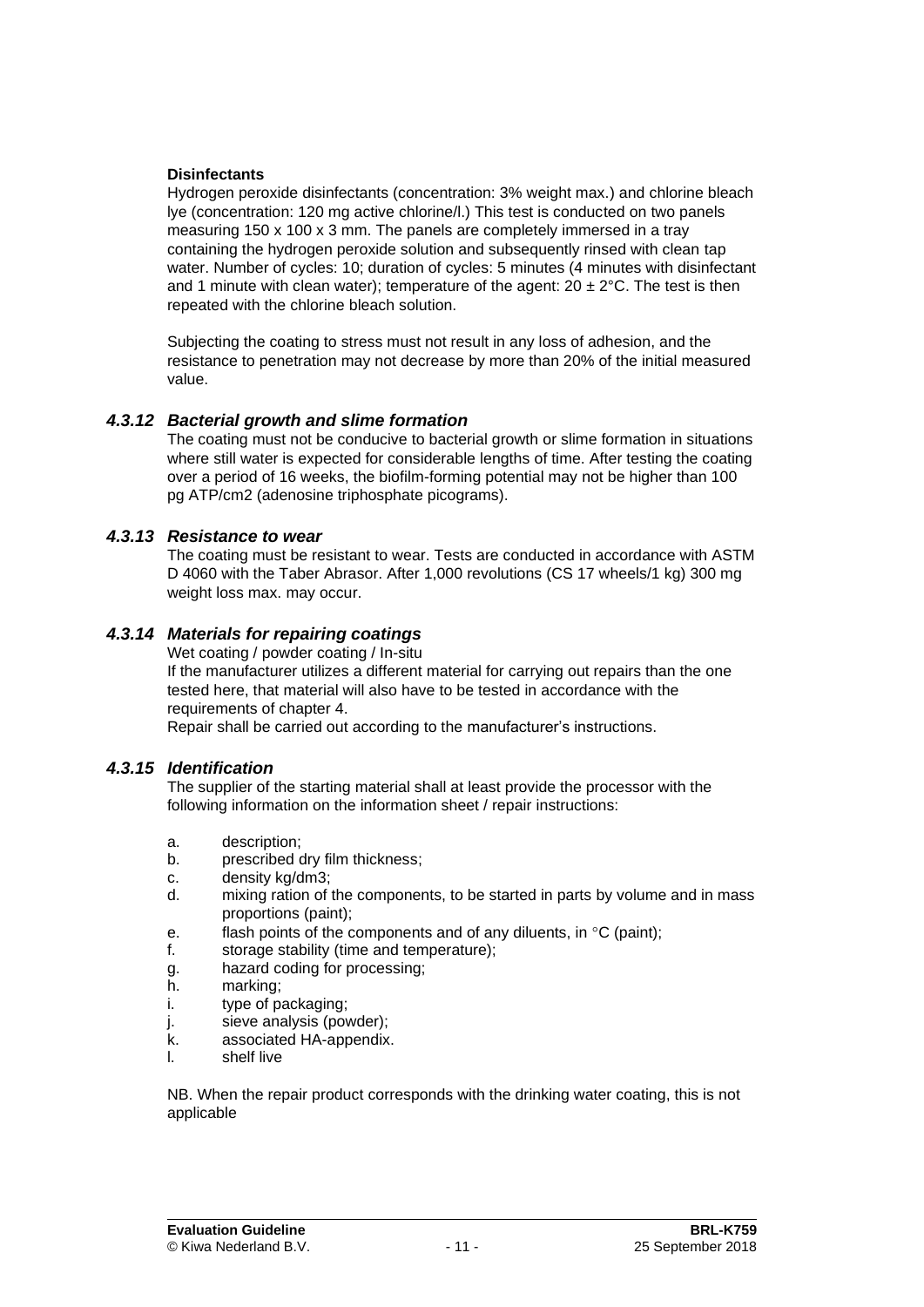### *4.3.16 Additional product requirements*

In addition to the requirements listed under 4.3.1, the following requirements apply:

#### *4.3.16.1 Hygienic treatment of products in contact with drinking water*

The supplier shall have a procedure to protect the products in such a way that hygiene is ensured during storage and transport. In addition, the supplier shall inform customers about handling of the products supplied under the certificate that come into contact with drinking water and hot water, during the period from arriving at the construction site through to the execution and commissioning.

The primary reason for the information is the contribution to the awareness of the importance of hygienic work as a 'preventive measure'.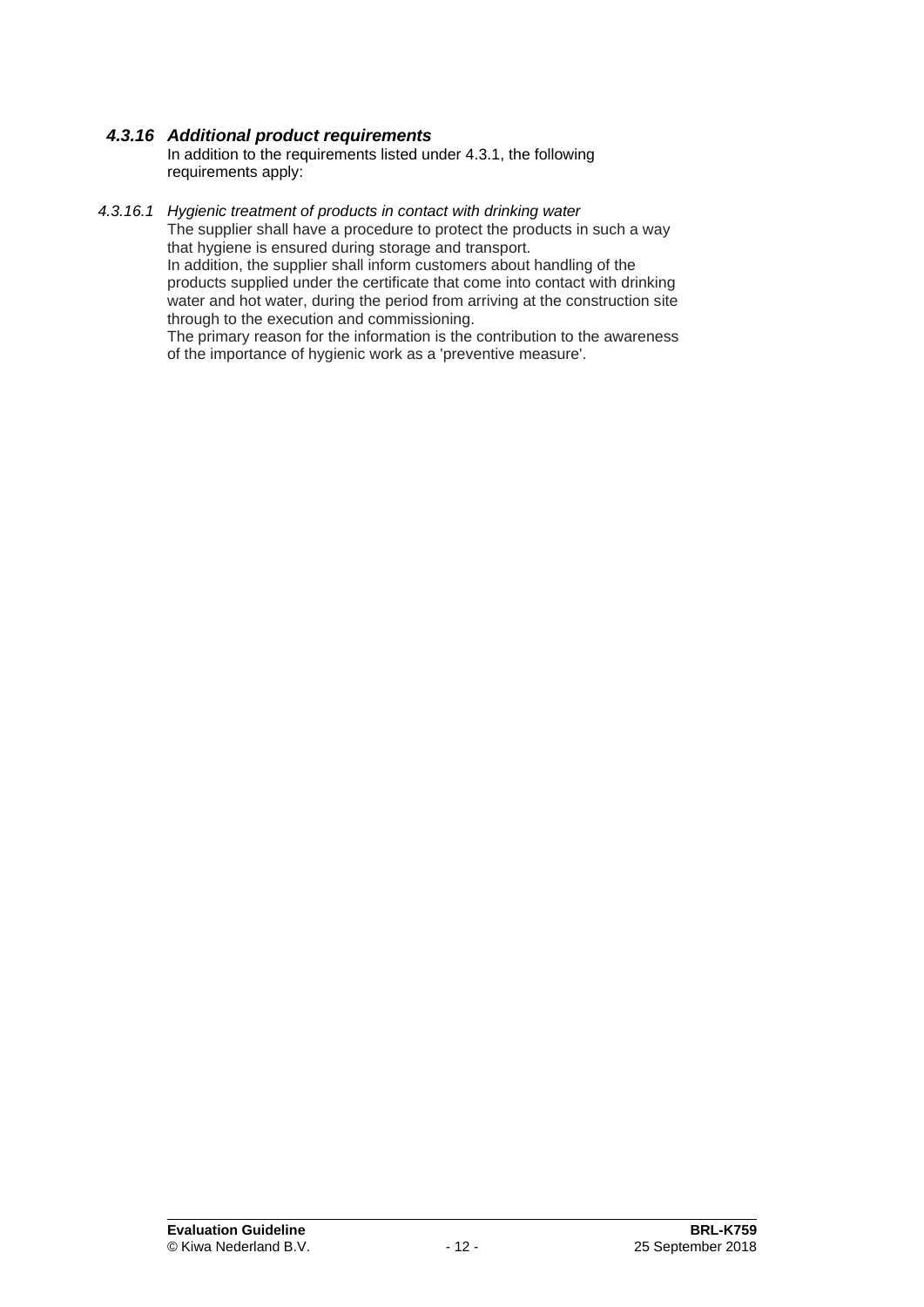# **5 Marking**

## **5.1 General**

The products shall be marked with following indelible marks and indications:

- name or logo of the manufacturer;
- data or code indicating the date of production;
- type indication.

#### **5.2 Certification mark**

After concluding a Kiwa certification agreement, the certified products shall be indelible marked with the certification mark:

For products which come in contact with drinking water:

- The certification number
- The Kiwa Water Mark "**KIWA**  $\lessgtr$ "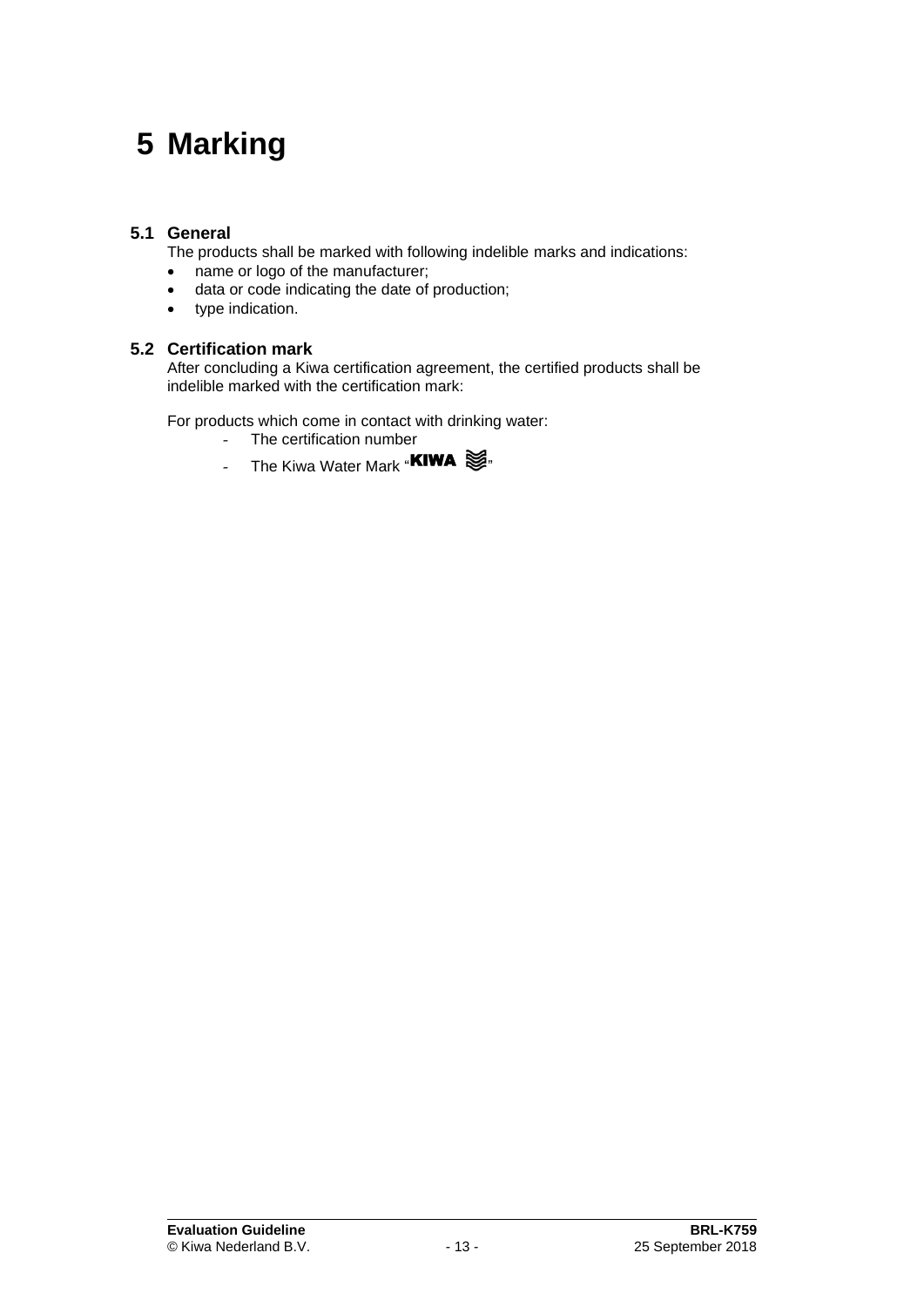## **6 Requirements in respect of the quality system**

This chapter contains the requirements which have to be met by the supplier's quality system.

#### **6.1 Manager of the quality system**

Within the supplier's organizational structure, an employee who will be in charge of managing the supplier's quality system must have been appointed.

#### **6.2 Internal quality control/quality plan**

The supplier shall have an internal quality control scheme (IQC scheme) which is applied by him.

The following must be demonstrably recorded in this IQC scheme:

- which aspects are checked by the supplier;
- according to what methods such inspections are carried out;
- how often these inspections are carried out;
- in what way the inspection results are recorded and kept.

This IQC scheme should at least be an equivalent derivative of the model IQC scheme as shown in the Annex.

#### **6.3 Control of test and measuring equipment**

The supplier shall verify the availability of necessary test and measuring equipment for demonstrating product conformity with the requirements in this evaluation guideline.

When required the equipment shall be kept calibrated ( e.g recalibration at interval). The status of actual calibration of each equipment shall be demonstrated by traceability through an unique ID.

The supplier must keep records of the calibration results.

The supplier shall review the validity of measuring data when it is established at calibration that the equipment is not suitable anymore.

#### **6.4 Procedures and working instructions**

The supplier shall be able to submit the following:

- procedures for:
	- $\circ$  dealing with products showing deviations;
	- o corrective actions to be taken if non-conformities are found;
	- odealing with complaints about products and/or services delivered;
- the working instructions and inspection forms used.

#### **6.5 Other requirements**

The supplier shall be able to submit the following:

- the organisation's organogram:
- qualification requirements of the personnel concerned.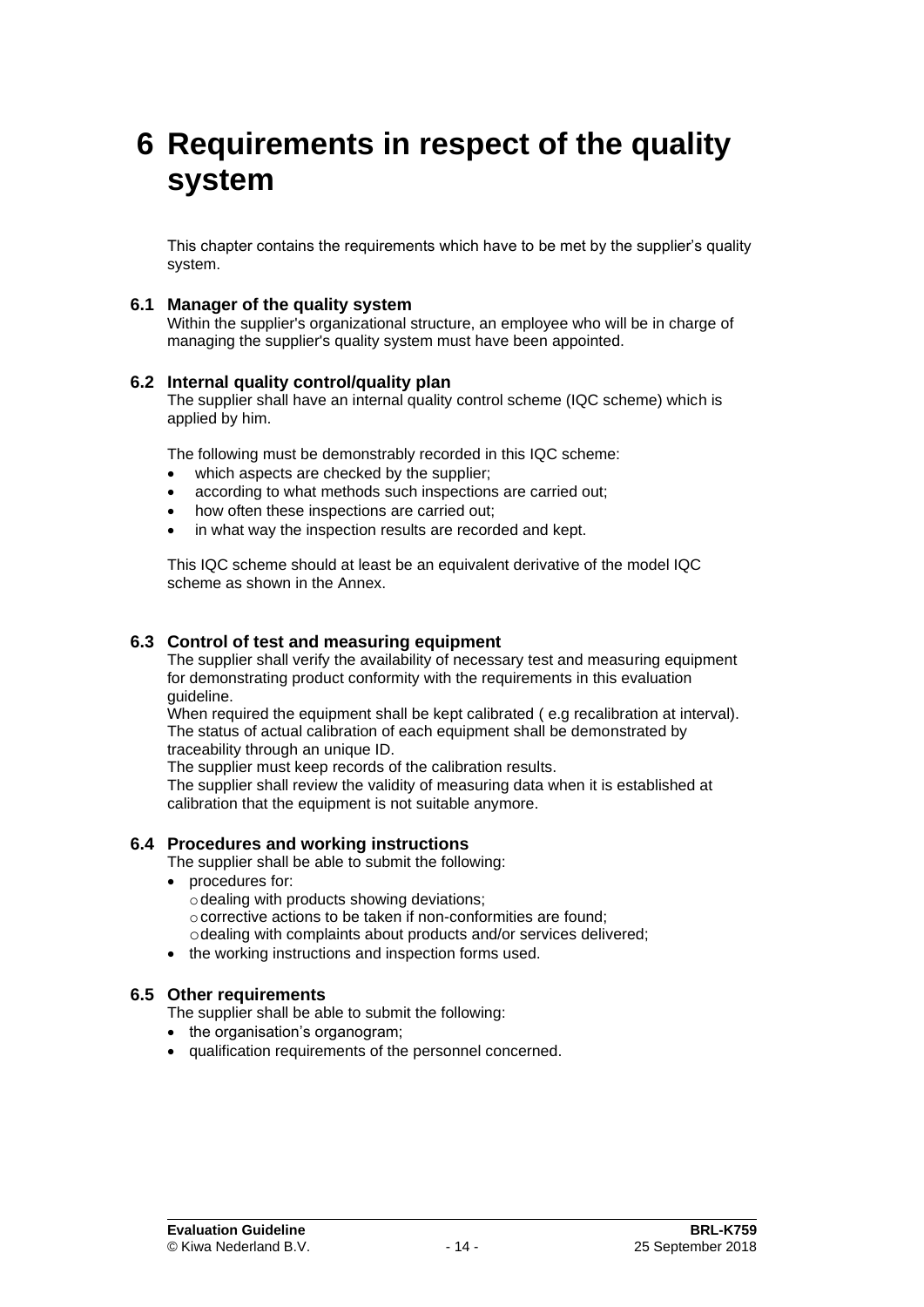# **7 Summary of tests and inspections**

This chapter contains a summary of the following tests and inspections to be carried out in the event of certification:

- **pre-certification tests:** tests in order to ascertain that all the requirements recorded in the evaluation quideline are met:
- **inspection test: tests** carried out after the certificate has been granted in order to ascertain whether the certified products continue to meet the requirements recorded in the evaluation guideline;
- **inspection of the quality system of the supplier:** monitoring compliance of the IQC scheme and procedures.

#### **7.1 Test matrix**

| <b>Description of requirement</b> | Article no. | Tests within the scope of: |                                                                       |  |
|-----------------------------------|-------------|----------------------------|-----------------------------------------------------------------------|--|
|                                   | of BRL      | Pre-<br>certification      | <b>Inspection by Kiwa</b><br>after granting of<br>certificate<br>a,b) |  |
| <b>Toxicological requirements</b> |             |                            |                                                                       |  |
| Density                           |             | X                          | X                                                                     |  |
| <b>Grind fineness</b>             |             | X                          | X                                                                     |  |
| Pot life                          |             | X                          | X                                                                     |  |
| <b>Dryness</b>                    |             | X                          | X                                                                     |  |
| Visual                            | 4.3.6       | X                          | X                                                                     |  |
| Film thickness                    | 4.3.3       | X                          | $\overline{\mathsf{x}}$                                               |  |
| Porosity                          | 4.3.4       | X                          | X                                                                     |  |
| Adhesion                          | 4.3.5       | X                          | X                                                                     |  |
| Resistance to penetration         | 4.3.8       | X                          | X                                                                     |  |
| Impact resistance                 | 4.3.7       | X                          | $\overline{\mathsf{x}}$                                               |  |
| Disbonding of the coating         | 4.3.9       | X                          | X                                                                     |  |
| Water resistance                  | 4.3.10      | X                          | $\overline{\mathsf{x}}$                                               |  |
| Chemical resistance               | 4.3.11      | X                          | X                                                                     |  |
| Resistance to wear                | 4.3.13      | X                          | $\overline{\mathsf{x}}$                                               |  |
| <b>Migration test</b>             |             | X                          | $1x/3$ years                                                          |  |
| <b>Certification mark</b>         |             | X                          | X                                                                     |  |

a) In case the product or production process changes, it must be determined whether the performance requirements are still met.

b) During the inspection tests, the inspector verifies the products on basis of a selection from the above mentioned product requirements. The frequency of inspection visits is defined in chapter [8.6](#page-19-0) of this evaluation guideline.

#### **7.2 Inspection of the quality system of the supplier**

The quality system of the supplier will be checked by Kiwa on the basis of the IQC scheme.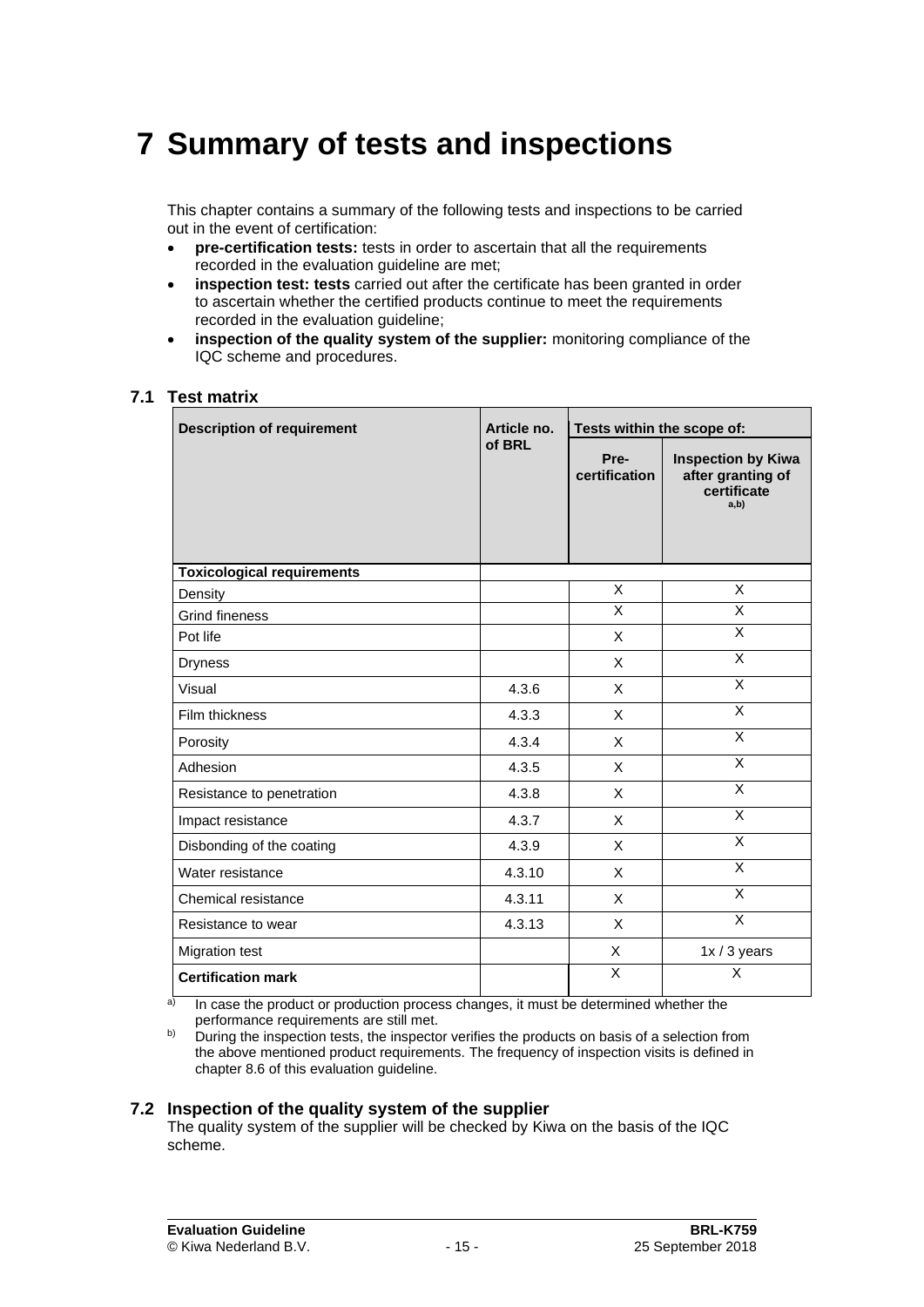The inspection contains at least those aspects mentioned in the Kiwa Regulations for Certification.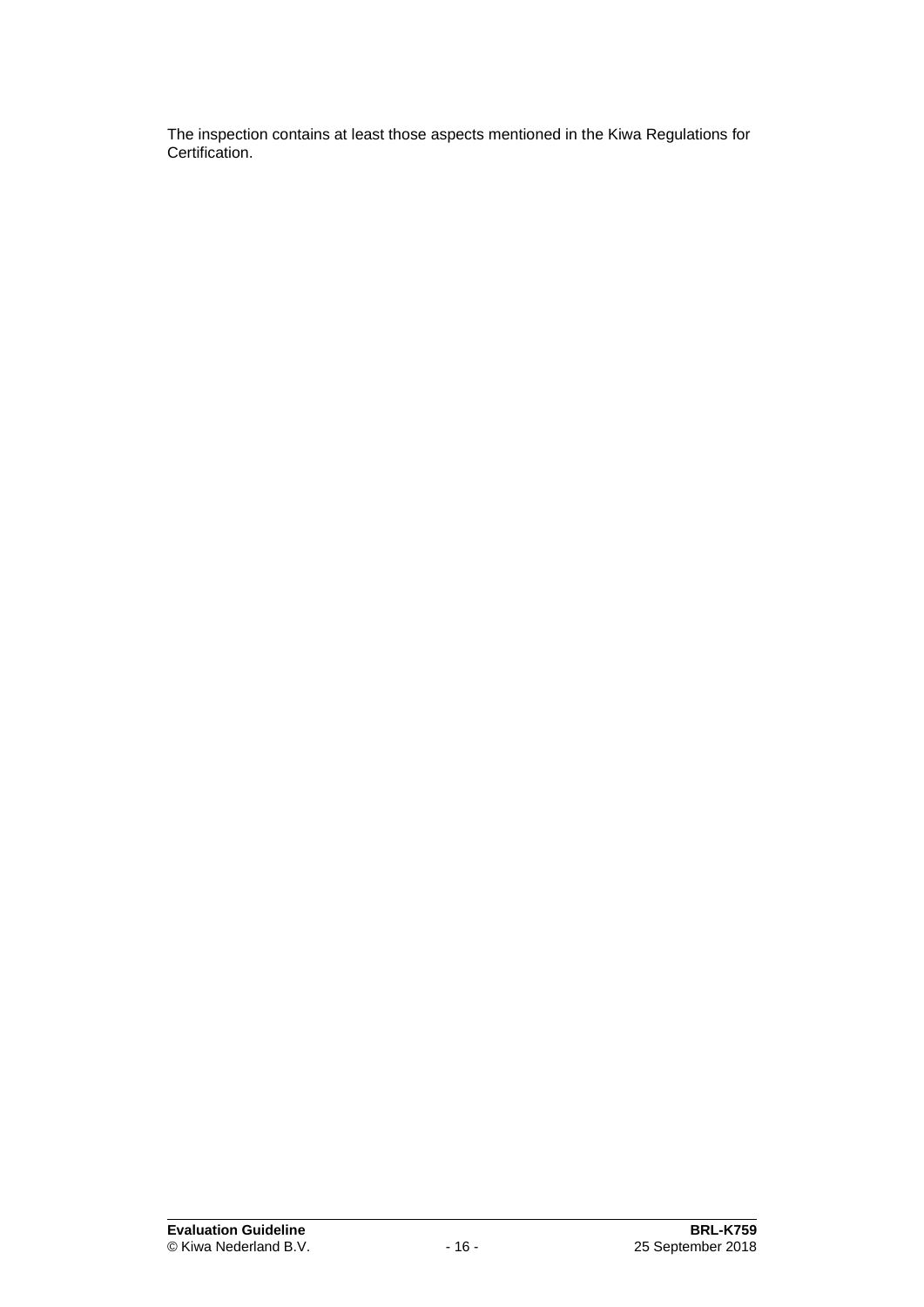## **8 Agreements on the implementation of certification**

### **8.1 General**

Beside the requirements included in these evaluation guidelines, the general rules for certification as included in the Kiwa Regulations for Product Certification also apply. These rules are in particular:

- the general rules for conducting the pre-certification tests, in particular: othe way suppliers are to be informed about how an application is being handled; ohow the test are conducted;
	- othe decision to be taken as a result of the pre-certification tests.
- the general rules for conducting inspections and the aspects to be audited,
- the measures to be taken by Kiwa in case of Non-Conformities,
- the measures taken by Kiwa in case of improper use of Certificates, Certification Marks, Pictograms and Logos,
- terms for termination of the certificate.
- <span id="page-17-0"></span>• the possibility to lodge an appeal against decisions of measures taken by Kiwa.

### **8.2 Certification staff**

The staff involved in the certification may be sub-divided into:

- Certification assessor (**CAS**): in charge of carrying out the pre-certification tests and assessing the inspectors' reports;
- Site assessor (**SAS**): in charge of carrying out external inspections at the supplier's works;
- Decision maker (**DM**): in charge of taking decisions in connection with the precertification tests carried out, continuing the certification in connection with the inspections carried out and taking decisions on the need to take corrective actions.

### *8.2.1 Qualification requirements*

The qualification requirements consist of:

- qualification requirements for personnel of a certification body which satisfies the requirements EN ISO / IEC 17065, performing certification activities
- qualification requirements for personnel of a certification body performing certification activities set by the Board of Experts for the subject matter of this evaluation quideline

Education and experience of the concerning certification personnel shall be recorded demonstrably.

| <b>Basic requirements</b>                                                                                                                                                  | <b>Evaluation criteria</b>                                                                                                                                                                                                                       |
|----------------------------------------------------------------------------------------------------------------------------------------------------------------------------|--------------------------------------------------------------------------------------------------------------------------------------------------------------------------------------------------------------------------------------------------|
| Knowledge of company processes<br>Requirements for conducting<br>professional audits on products,<br>processes, services, installations,<br>design and management systems. | Relevant experience: in the field<br>SAS, CAS: 1 year<br>DM: 5 years inclusive 1 year with respect to<br>certification<br>Relevant technical knowledge and experience on<br>the level of:<br><b>SAS: High school</b><br><b>CAS, DM: Bachelor</b> |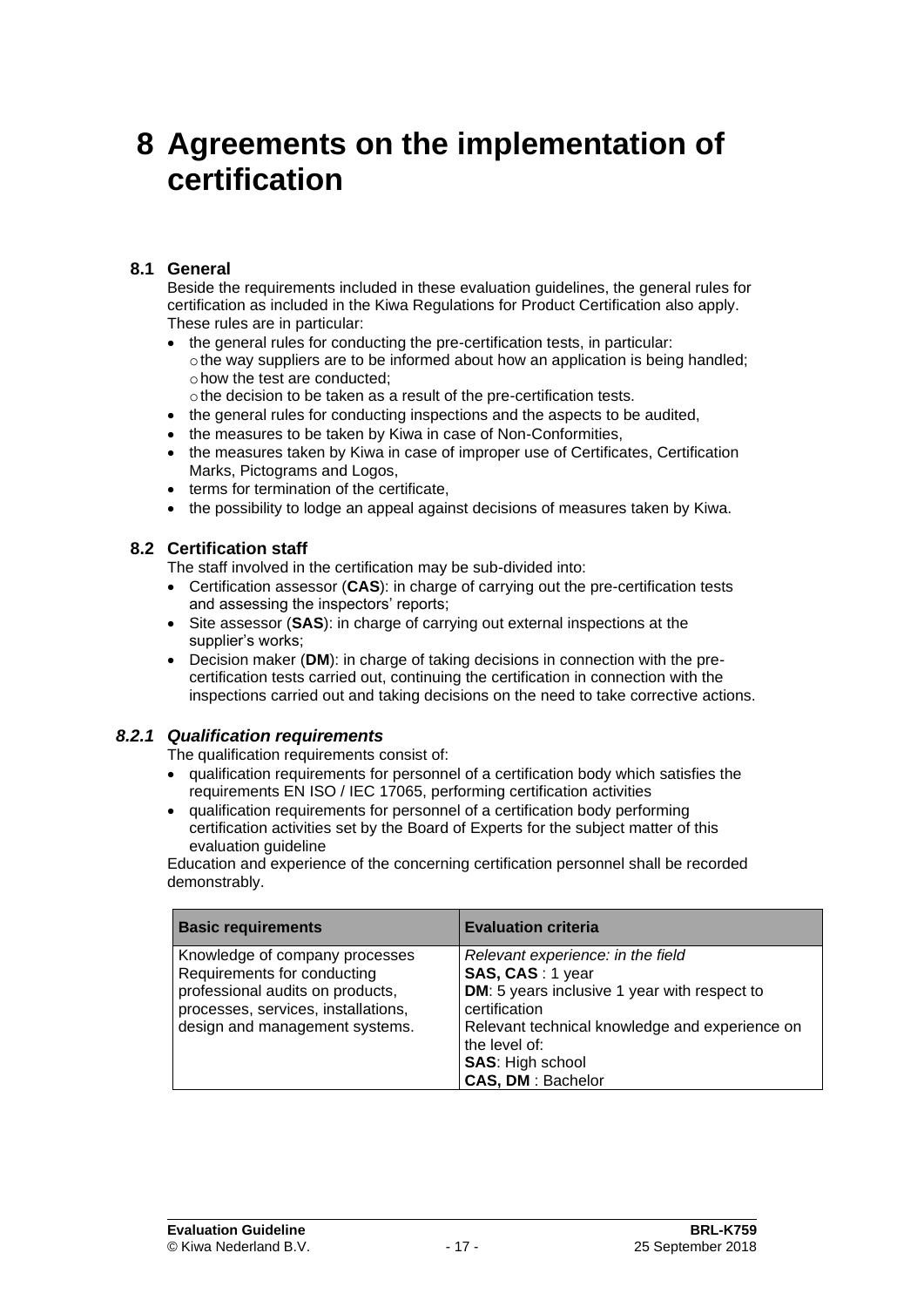| <b>Basic requirements</b>                                                                                                                               | <b>Evaluation criteria</b>                                                                               |
|---------------------------------------------------------------------------------------------------------------------------------------------------------|----------------------------------------------------------------------------------------------------------|
| Competence for execution of site<br>assessments.<br>Adequate communication skills<br>(e.g. reports, presentation skills and<br>interviewing technique). | <b>SAS:</b> Kiwa Audit training or similar and 4 site<br>assessments including 1 autonomic under review. |
| Execution of initial examination                                                                                                                        | <b>CAS:</b> 3 initial audits under review.                                                               |
| Conducting review                                                                                                                                       | <b>CAS: conducting 3 reviews</b>                                                                         |

| <b>Technical competences</b>               | <b>Evaluation Criteria</b>                                                                                                                                                                                                                                                                                                                                                                                                                                                                                                                |
|--------------------------------------------|-------------------------------------------------------------------------------------------------------------------------------------------------------------------------------------------------------------------------------------------------------------------------------------------------------------------------------------------------------------------------------------------------------------------------------------------------------------------------------------------------------------------------------------------|
| Education                                  | General:<br>Education in one of the following technical areas:<br>• Civil Enginereing;<br>• Enginering.                                                                                                                                                                                                                                                                                                                                                                                                                                   |
| Testing skills                             | General:<br>• 1 week laboratory training (general and scheme<br>specific) including measuring techniques and<br>performing tests under supervision;<br>• Conducting tests (per scheme).                                                                                                                                                                                                                                                                                                                                                   |
| Experience - specific                      | <b>CAS</b><br>• 2 complete applications (excluding the initial<br>assessment of the production site) under the direction<br>of the CAS<br>• 1 complete application self-reliant (to be evaluated by<br>PM)<br>• 2 initial assessments of the production site under the<br>direction of the <b>PM</b><br>• 1 initial assessment of the production site self-reliant<br>(witnessed by <b>PM</b> )<br><b>SAS</b><br>• 2 inspection visits together with a qualified SAS<br>• 1 inspection visits conducted self-reliant (witnessed by<br>PM) |
| Skills in performing witnessing<br>ogondo: | <b>PM</b><br>Internal training witness testing                                                                                                                                                                                                                                                                                                                                                                                                                                                                                            |

Legenda:

- Certification assessor (**CAS**)
- Decision maker (**DM**)
- Product manager (**PM**)
- Site assessor (**SAS**)

### *8.2.2 Qualification*

The qualification of the Certification staff shall be demonstrated by means of assessing the education and experience to the above mentioned requirements. In case staff is to be qualified on the basis of deflecting criteria, written records shall be kept.

The authority to qualify staff rests with the:

- PM: qualification of CAS and SAS;
- management of the certification body: qualification of DM.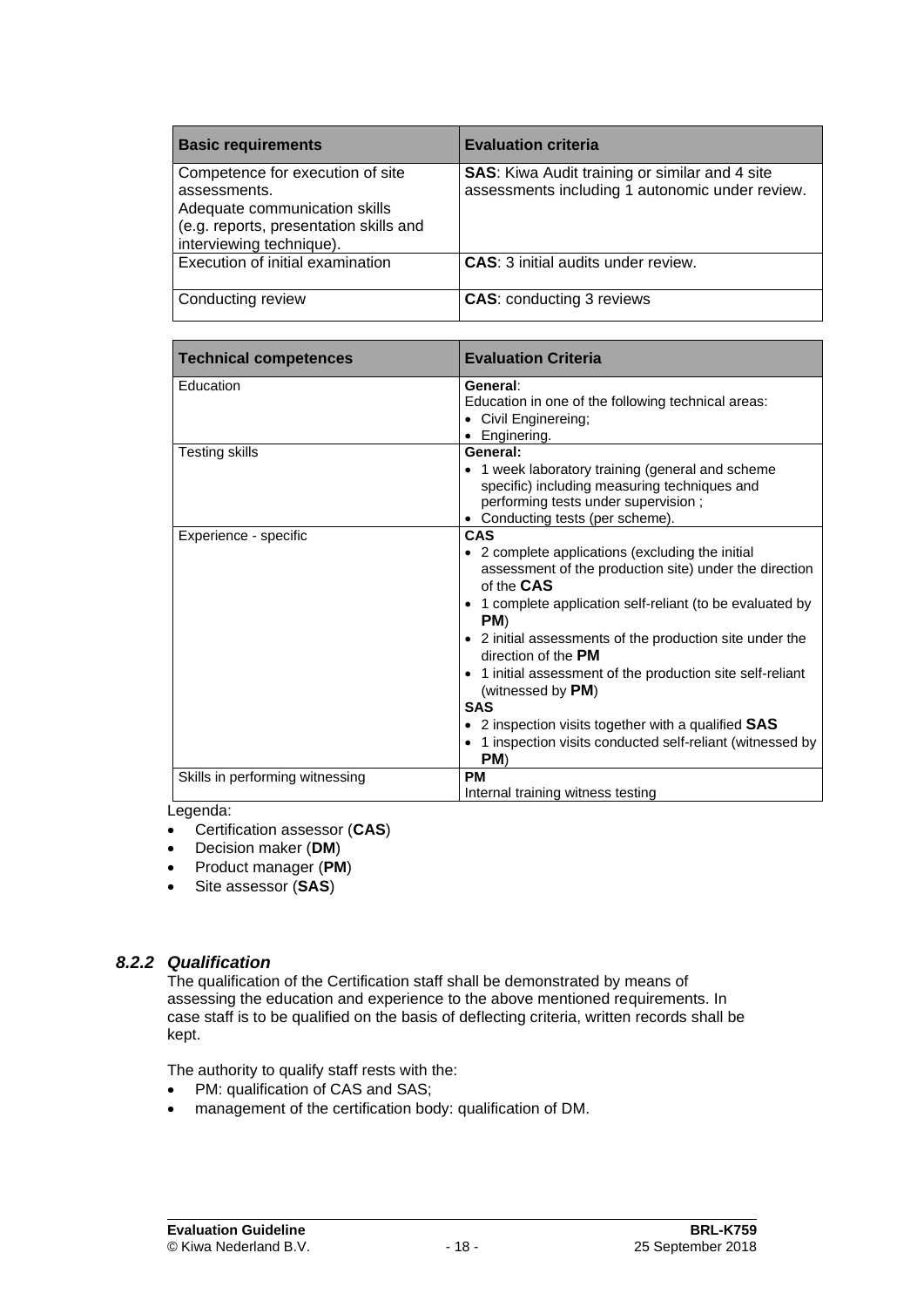#### **8.3 Report pre-certification tests**

The certification body records the results of the pre-certification tests in a report. This report shall comply with the following requirements:

- completeness: the report provides a verdict about all requirements included in the evaluation guideline;
- traceability: the findings on which the verdicts have been based shall be recorded and traceable;
- basis for decision: the DM shall be able to base his decision on the findings included in the report.

#### **8.4 Decision for granting the certificate**

The decision for granting the certificate shall be made by a qualified Decision maker which has not been involved in the pre-certification tests. The decision shall be recorded in a traceable manner.

#### **8.5 Layout of quality declaration**

<span id="page-19-0"></span>The product certificate shall be in accordance with the model included in the Annex.

#### **8.6 Nature and frequency of third party audits**

The certification body shall carry out surveillance audits on site at the supplier at regular intervals to check whether the supplier complies with his obligations. The Board of Experts decides on the frequency of audits.

At the time this BRL entered into force, the frequency of audits amounts 3 audit(s) on site per year for suppliers with a quality management system in accordance with ISO 9001 for their production, which has been certified by an acknowledged body (in accordance with ISO/IEC 17021) and where the IQC scheme forms an integral part of the quality management system.

In case the supplier is not in possession of any product certificate (issued by Kiwa or any other accredited certification body), the frequency is increased to 4 visits for the duration of one year.

The audit program on site shall cover at least:

- the product requirements;
- the production process;
- the suppliers IQC scheme and the results obtained from inspections carried out by the supplier;
- the correct way of marking certified products;
- compliance with required procedures;
- handling complaints about products delivered.

For suppliers with a private label certificate the frequency of audits amounts to one audit per two years. These audits are conducted at the site of the private label certificate holder. The audits are conducted at the site of private label holder and focussed on the aspects inserted in the IQC scheme and the results of the control performed by the private label holder. The IQC scheme of the private label holder shall refer to at least:

- the correct way of marking certified products;
- compliance with required procedures for receiving and final inspection;
- the storage of products and goods;
- handling complaints.

The results of each audit shall be recorded by Kiwa in a traceable manner in a report.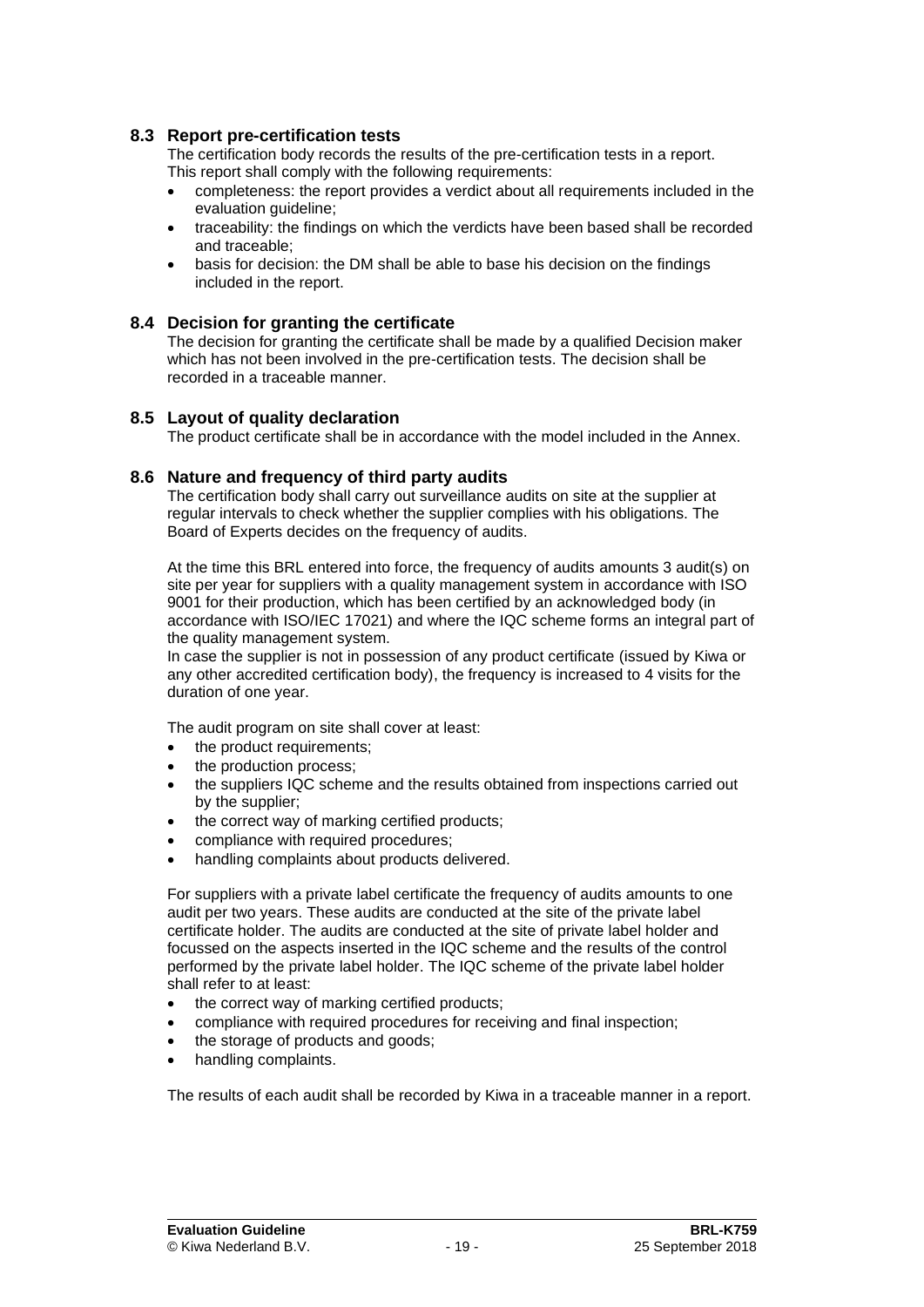### **8.7 Report to the Board of Experts**

De certification body shall report annually about the performed certification activities. In this report the following aspects are included:

- mutations in number of issued certificates (granted/withdrawn);
- number of executed audits in relation to the required minimum;
- results of the inspections;
- required measures for established Non-Conformities;
- received complaints about certified products.

#### **8.8 Non conformities**

When the certification requirements are not met, measures are taken by Kiwa in accordance with the sanctions policy. The Sanctions Policy is available on the Kiwa website.

### **8.9 Interpretation of requirements**

The Board of Experts may record the interpretation of requirements of this evaluation guideline in one separate interpretation document.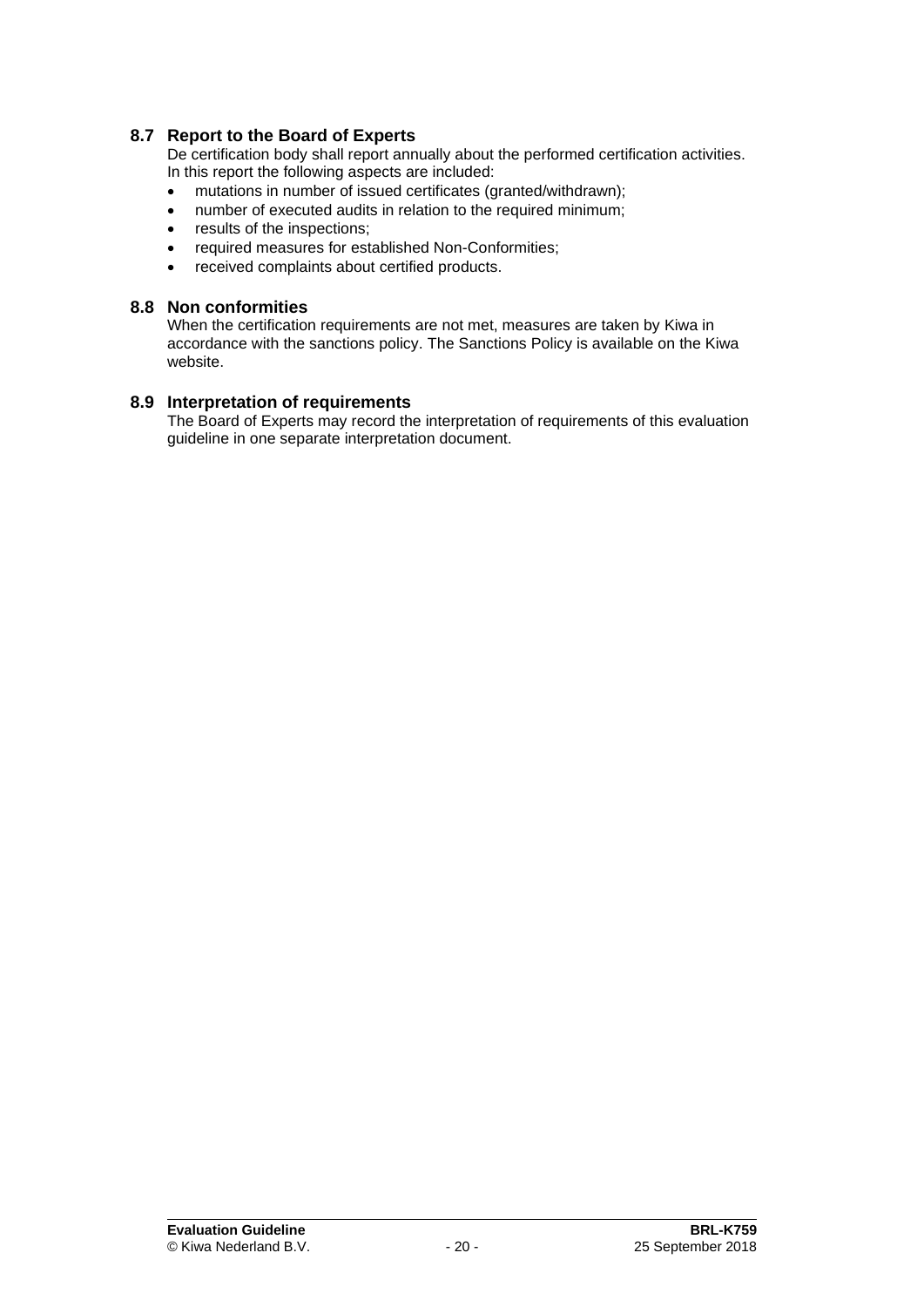# **9 Titles of standards**

## **9.1 Public law rules**

BJZ2011048144 29 juni 2011

Regeling van de Staatssecretaris van Infrastructuur en Milieu<sup>1</sup>

## **9.2 Standards / normative documents**

| <b>Number</b>            | <b>Title</b>                                                                                                                                                                                                                                                                       |
|--------------------------|------------------------------------------------------------------------------------------------------------------------------------------------------------------------------------------------------------------------------------------------------------------------------------|
| ASTM D 4060              | Abrasion Resistance of Organic Coatings by the Taber Abrasor                                                                                                                                                                                                                       |
| ASTM G 6                 | Abrasion Resistance of Pipeline Coatings                                                                                                                                                                                                                                           |
| ASTM-G8                  | Cathodic Disbonding of Pipeline Coatings                                                                                                                                                                                                                                           |
| ASTM-G42                 | Cathodic Disbonding of Pipeline Coatings Subjected to Elevated<br>Temperatures                                                                                                                                                                                                     |
| DIN 55 670               | Paints and similar coating materials; testing of paint coats, paint films and<br>similar coatings on pores and cracks at high tension                                                                                                                                              |
| <b>NEN-EN-ISO 2815</b>   | Paints and varnishes - Buchholz indentation test                                                                                                                                                                                                                                   |
| <b>NEN-EN-ISO 2409</b>   | Paints and varnishes - Cross-cut test                                                                                                                                                                                                                                              |
| <b>NEN-EN-ISO 4624</b>   | Paints and varnishes - Pull-off test for adhesion                                                                                                                                                                                                                                  |
| <b>NEN-EN-ISO 6272-1</b> | Paints and varnishes - Rapid-deformation (impact resistance) tests - Part<br>1: Falling-weight test, large area indenter                                                                                                                                                           |
| <b>NEN-EN-ISO 8501-1</b> | Preparation of steel substrates before application of paints and related<br>products - Visual assessment of surface cleanliness - Part 1: Rust grades<br>and preparation grades of uncoated steel substrates and of steel<br>substrates after overall removal of previous coatings |
| NEN-EN-ISO 2812-2        | Paints and varnishes - Determination of resistance to liquids - Part 2:<br>water immersion method                                                                                                                                                                                  |
| NEN-EN ISO/IEC 17020     | Conformity assessment - General criteria for the operation of various types<br>of bodies performing inspection                                                                                                                                                                     |
| NEN-EN ISO/IEC 17021     | Conformity assessment - Requirements for bodies providing audit and<br>certification of management systems                                                                                                                                                                         |
| NEN-EN ISO/IEC 17024     | Conformity assessment - General requirements for bodies operating<br>certification of persons                                                                                                                                                                                      |
| NEN-EN ISO/IEC 17025     | General requirements for the competence of testing and calibration<br>laboratories                                                                                                                                                                                                 |
| NEN-EN ISO/IEC 17065     | Conformity assessment - Requirements for bodies certifying products,<br>processes and services                                                                                                                                                                                     |

<sup>1</sup> Valid from 1 July 2017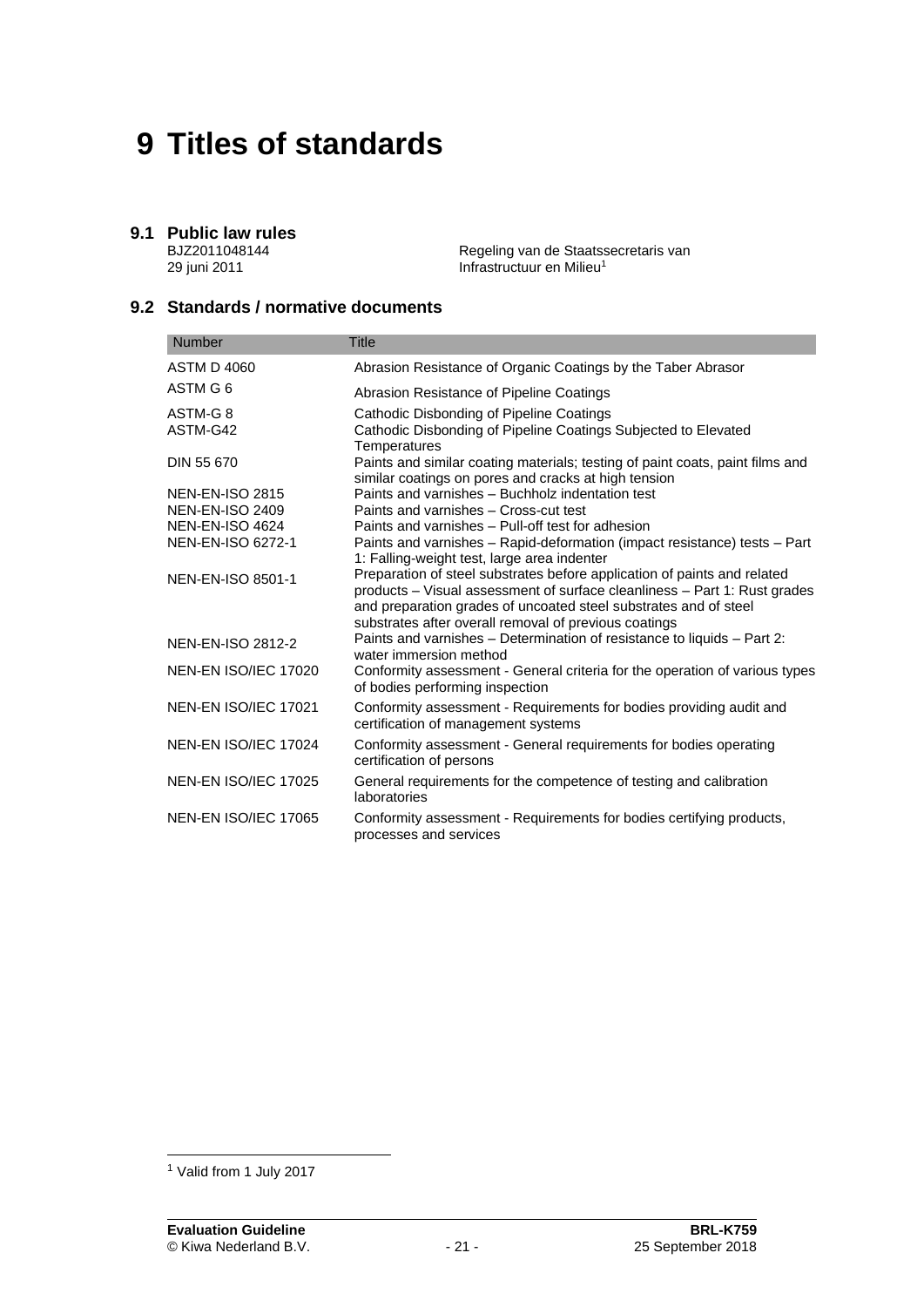## **I Model certificate (informative)**



#### **Product certificate** KXXXXXX/0X



 $1$  of  $1$ Page



## **Name product**

STATEMENT BY KIWA With this product certificate, issued in accordance with the Kiwa Regulations for Certification, Kiwa declares that legitimate confidence exists that the products supplied by

### Name customer

as specified in this product certificate and marked with the Kiwa®-mark in the manner as indicated in this product certificate may, on delivery, be relied upon to comply with Kiwa evaluation guideline

BRL-xxxx "xxxxxxxxxxxxxxxxxxxxxxxxxxx" dated [dd-mm-yyyy]

inclusive amendment sheet dated dd-mm-yyyy.

Luc Leroy Kiwa

Publication of this certificate is allowed. Advice: consult www.kiwa.nl in order to ensure that this certificate is still valid.

Kiwa Nederland B.V. Sir Winston Churchillaan 273 P.O.Box 70 2280 AB RUSWUK The Netherlands Tel. +31 88 998 44 00 Fax +31 88 998 44 20 info@kiwa.nl www.ktwa.nl

I

Company Name customer Address customer

Phone number Fax number www Email

140410

Certification process consists of initial and regular assessment of: quality system ä product

**Evaluation Guideline**<br>
© Kiwa Nederland B.V.<br>
25 September 2018 © Kiwa Nederland B.V.